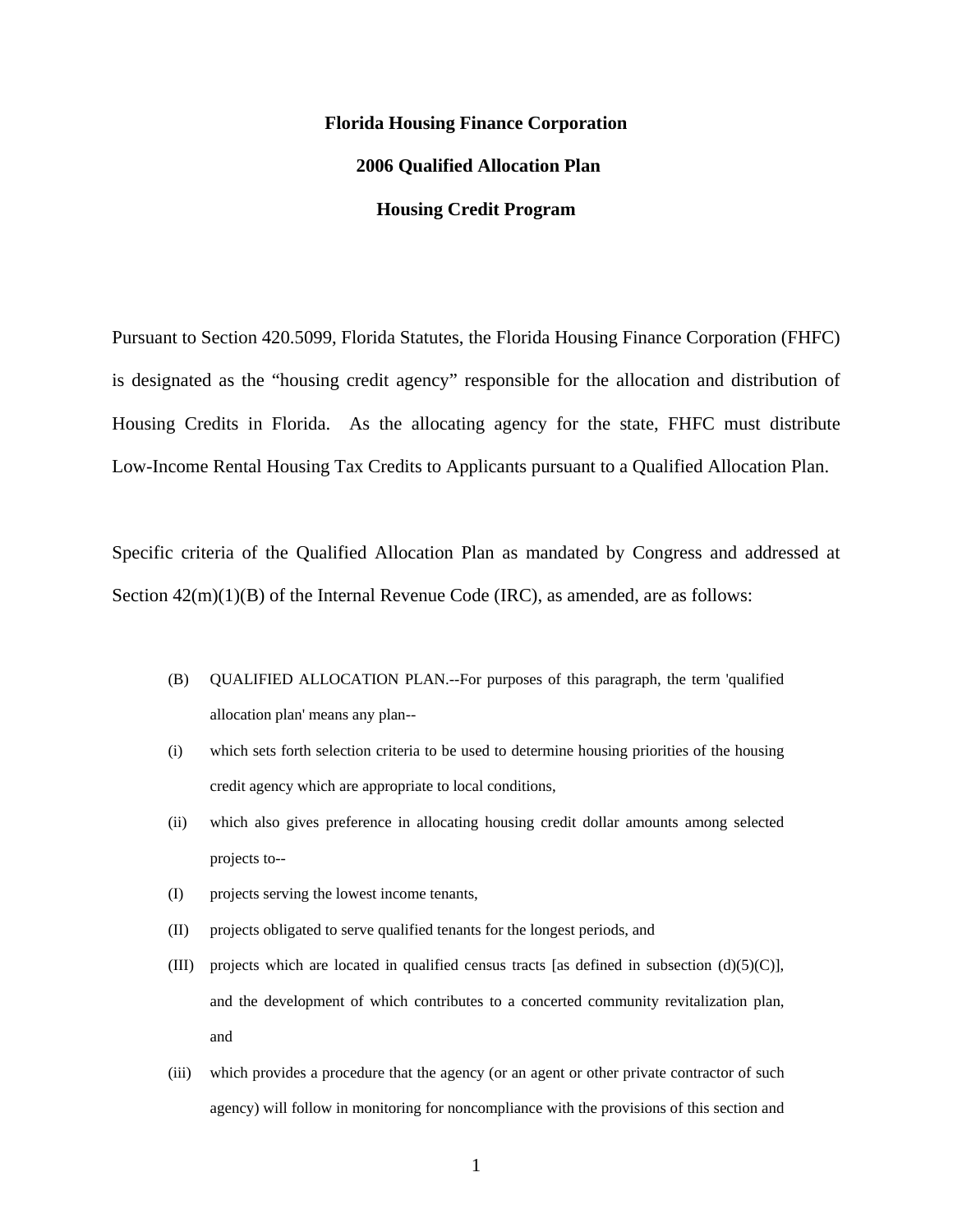in notifying the Internal Revenue Service of such noncompliance which such agency becomes aware of.

- (C) CERTAIN SELECTION CRITERIA MUST BE USED.--The selection criteria set forth in a qualified allocation plan must include--
- (i) project location,
- (ii) housing needs characteristics,
- (iii) project characteristics including whether the project involves the use of existing housing as part of a community revitalization plan,
- (iv) sponsor characteristics,
- (v) tenant populations with special housing needs,
- (vi) public housing waiting lists,
- (vii) tenant populations of individuals with children, and
- (viii) projects intended for eventual tenant ownership

The Qualified Allocation Plan was developed based on IRC requirements and rental housing needs assessment studies conducted by independent vendors for FHFC.

The FHFC Board of Directors and the Governor of the State must approve the plan before its implementation.

All Developments will be reviewed if eligible pursuant to Chapter 67-48, Florida Administrative Code, and evaluated pursuant to FHFC threshold, scoring and ranking criteria.

Prior to the issuance of a Housing Credit Allocation, a Development must be underwritten in accordance with Rule 67-48.0072, F.A.C., in order to determine the Development's feasibility, ability to proceed and the appropriate housing credit amount, if any. FHFC shall issue Housing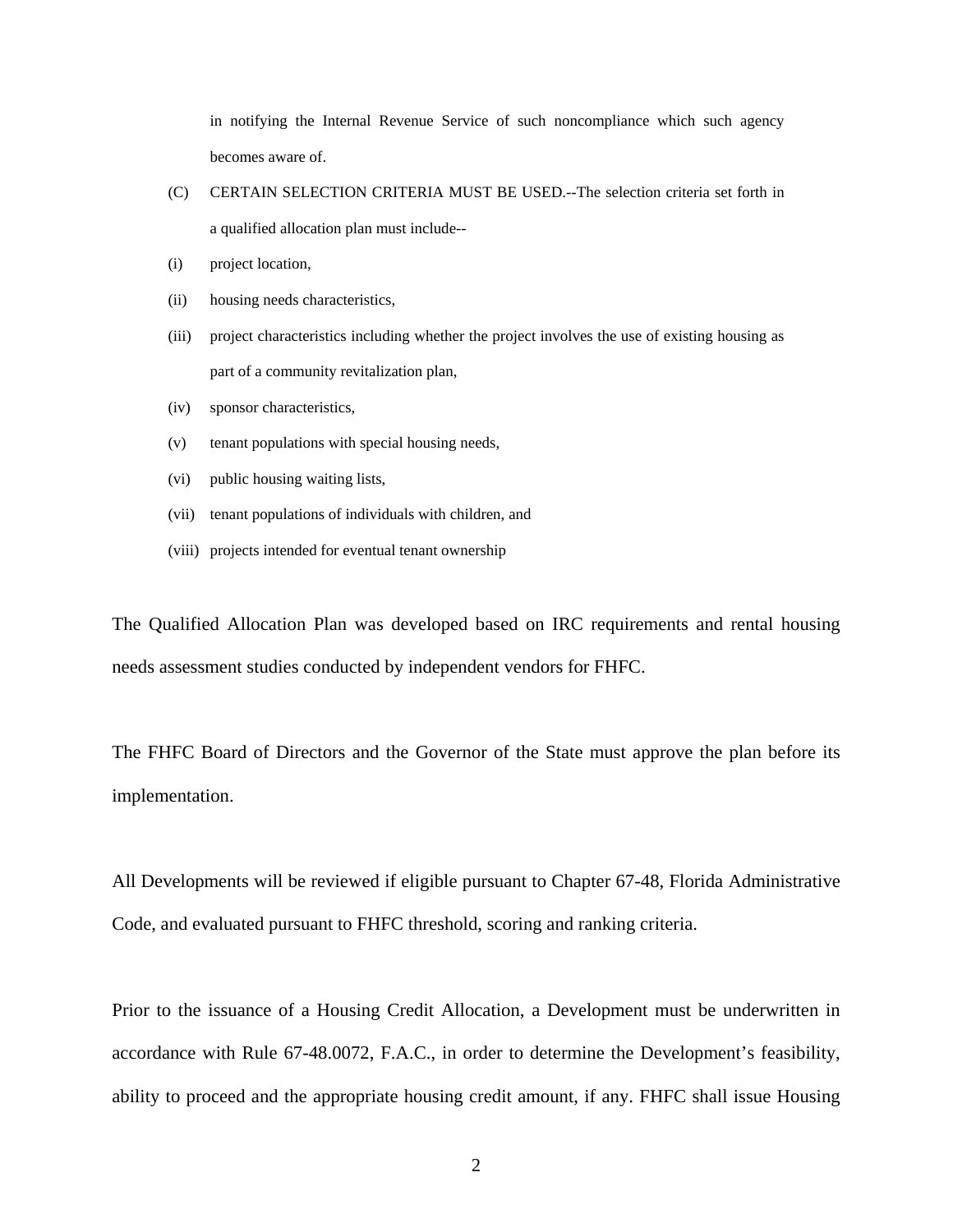Credits in an amount no greater than the amount needed for the financial feasibility and viability of a Development throughout the credit period. The issuance of Housing Credits or the determination of any allocation amount in no way represents or purports to warrant the feasibility or viability of the Development by FHFC.

All capitalized terms not otherwise defined herein have the meanings set forth in Chapter 67-48, Florida Administrative Code.

The 2006 Housing Credit Allocation Authority will be awarded in accordance with the Universal Application Package and as follows:

1. Three hundred thousand dollars (\$300,000) in Housing Credits will be set aside for those Applicants that meet all of the following criteria: (1) select and qualify for the Rural Development designation; (2) meet the Application's threshold requirements; (3) receive a score of not less than 60 points for the proposed Development's Application and; (4) provide evidence to Florida Housing by October 1, 2006 of funding from United States Department of Agriculture Rural Development (USDA RD) programs RD 515, RD 514 and/or RD 516.

a. Applicants that choose to compete within the RD Development Special Set-Aside will, to the extent not fully or partially funded in such Set-Aside, also be eligible to compete within the Geographic Set-Aside within which the Development is located (in the event of competition within the Geographic Set-Aside, a RD 514/516 Applicant shall be counted as a Farmworker/Commercial Fishing Worker Development).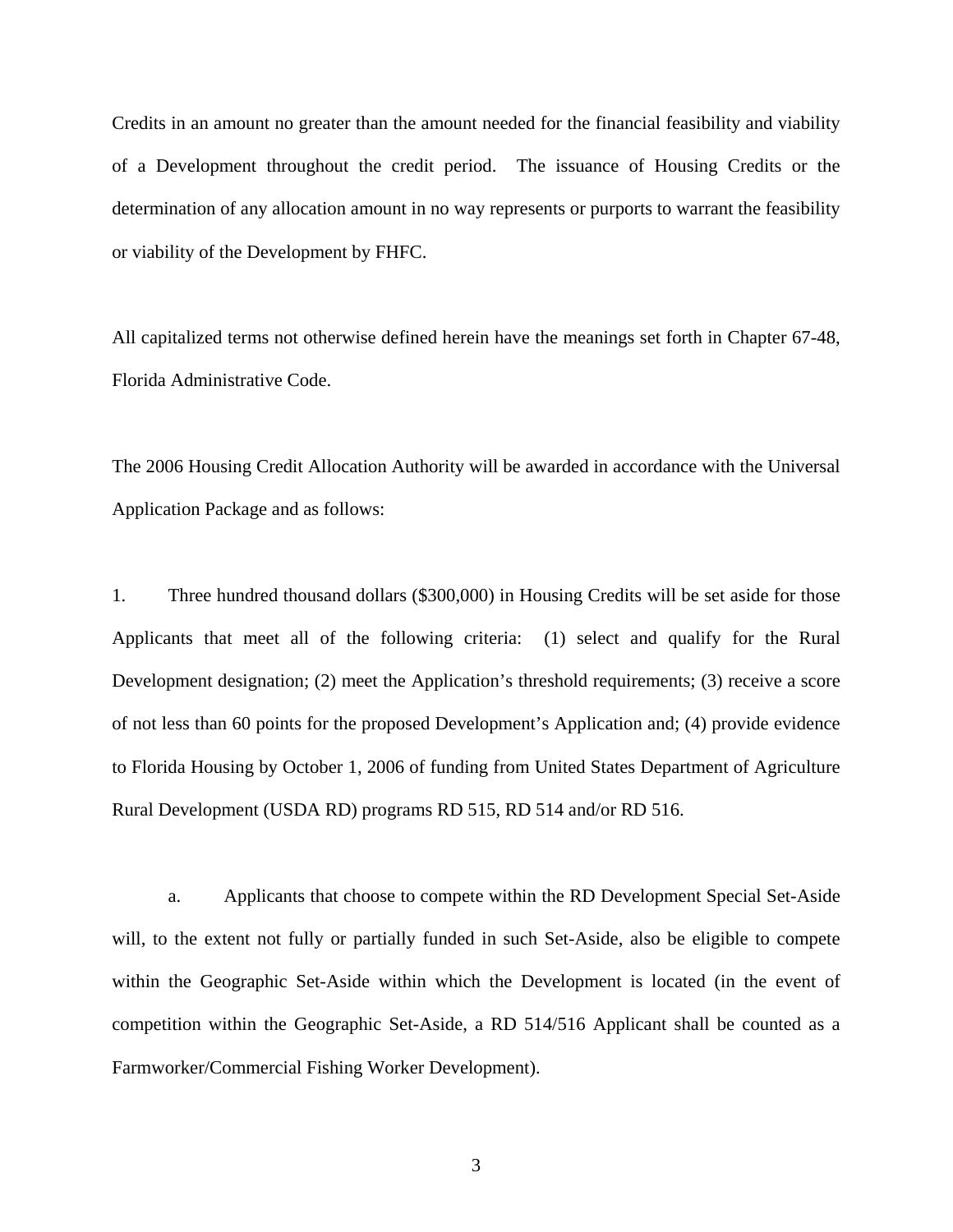b. Any Applicant partially funded under the RD Development Special Set-Aside shall receive a Binding Commitment to fund the balance of the amount of credits determined as needed, subject to the provisions of Section 13 hereof.

c. An Applicant that provides evidence that as of Application Deadline it had secured funding for its proposed Development from one or more of the following United States Department of Agriculture Rural Development (USDA RD) programs, will receive funding preference within this Special Set-Aside over an Applicant that provides no such evidence: RD 515, RD 514 or RD 516. An assumption of an existing United States Department of Agriculture Rural Development loan will not qualify an Applicant for this funding preference.

d. Any remaining credits not designated for Developments within this Special Set-Aside will be distributed in accordance with Section 5 hereof.

2. FHFC will endeavor to allocate credits to not less than 180 set-aside units and if more than one Florida Keys Area Applicant is chosen for tentative funding, not more than 270 setaside units to those Applicants that meet the following criteria: (1) select and qualify for the Florida Keys Area designation; (2) meet the Application's threshold requirements; and (3) receive a score of not less than 60 points for the proposed Development's Application.

Applicants that are only applying for Competitive Housing Credits and choose to compete as a Development in the Florida Keys Area will, to the extent not fully funded as a Development in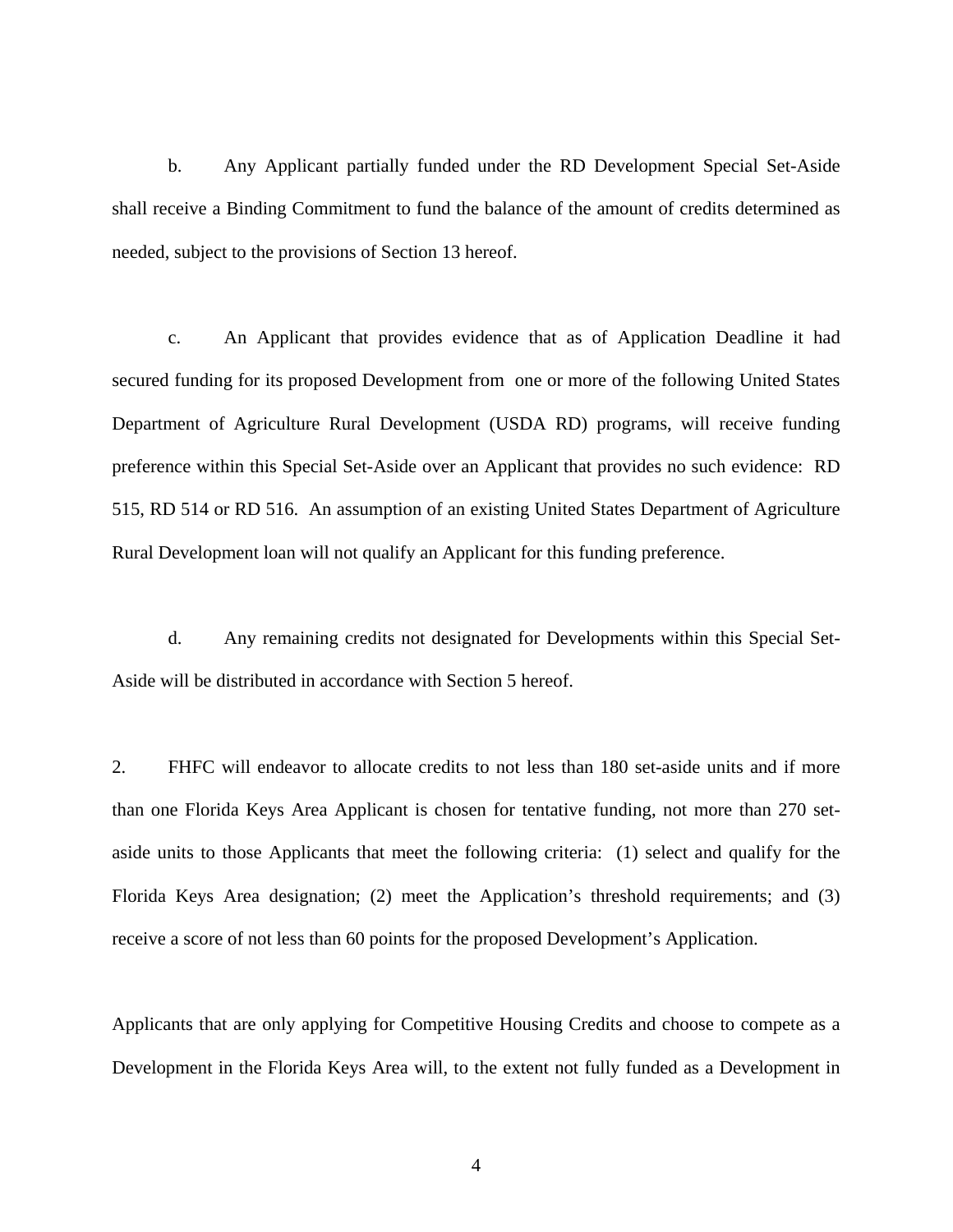the Florida Keys Area, also be able to compete within the Small County Geographic Set-Aside.

3. Three million dollars (\$3,000,000) in Housing Credits will be set-aside for those Applicants that meet all of the following criteria: (1) select and qualify for the Front Porch Florida Community designation; (2) meet the Application's threshold requirements; and (3) receive a score of not less than 60 points for the proposed Development's Application.

a. Applicants that meet the above criteria and choose to compete as a Front Porch Florida Community Applicant will first compete within this Front Porch Florida Community Special Set-Aside and, to the extent not fully or partially funded, may also compete within the Geographic Set-Aside within which such Development is located.

b. Any Applicant partially funded under this Special Set-Aside shall receive a Binding Commitment to fund the balance of the amount of credits determined as needed, subject to the provisions of Section 13 hereof.

c. Any remaining credits not designated for Developments in this Special Set-Aside, in accordance with the preceding established procedure, will be distributed in accordance with Section 5 hereof .

d. Applications that have met the criteria to compete within the Front Porch Florida Community Special Set-Aside will have their Developments counted as Urban In-Fill Developments and if selected for a tentative allocation, will count toward the goal of allocating

5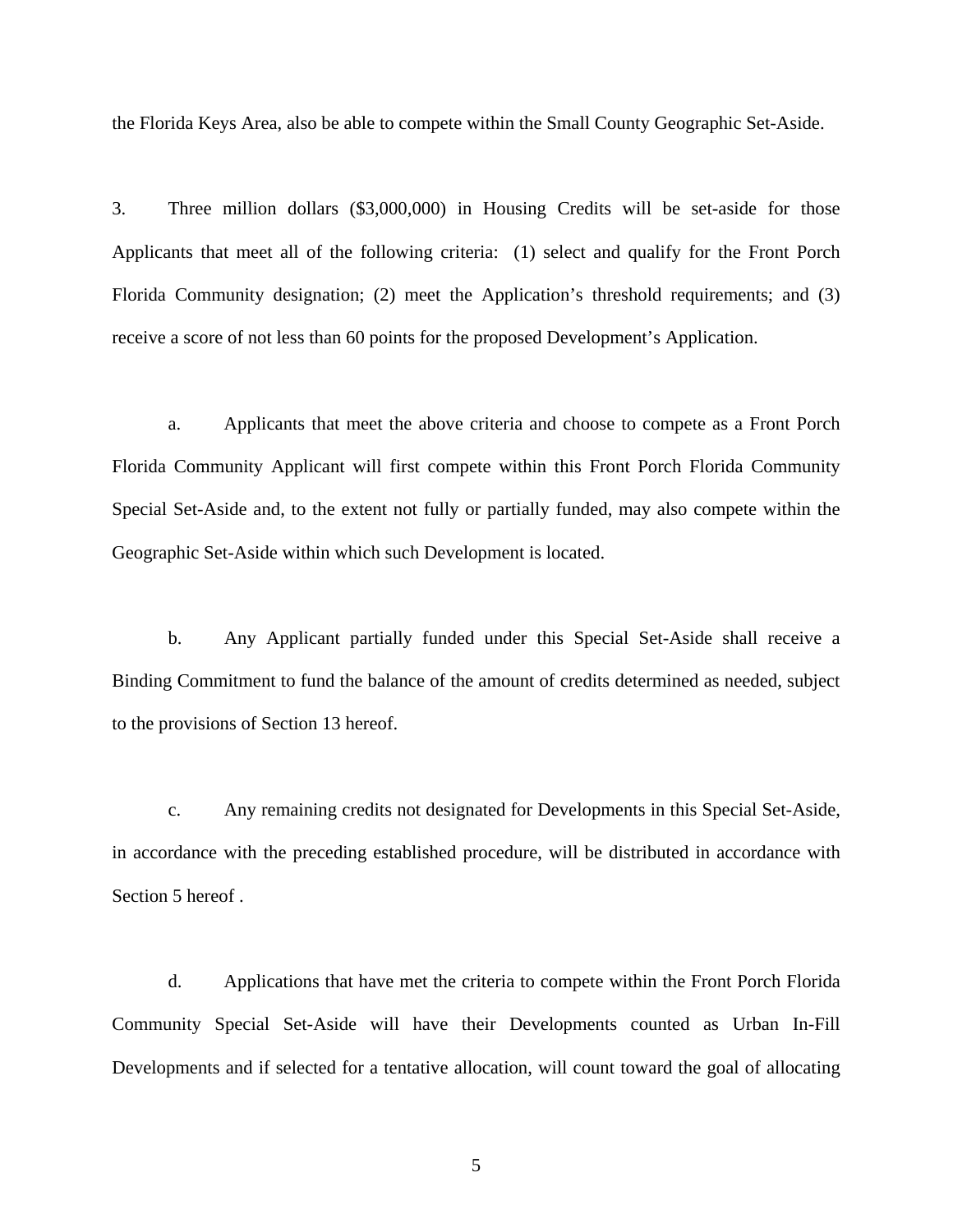Housing Credits to two Urban In-Fill Developments.

e. Funding preference within the Front Porch Florida Community Special Set-Aside will be given to Developments to be located in the following counties: Brevard, Broward, Collier, Glades, Hendry, Indian River, Lee, Martin, Miami-Dade, Monroe, Okeechobee, Palm Beach, and St. Lucie.

4. The Geographic Set-Aside distributions are based on the most recent statewide market study:

| Large County Allocation Authority:         | 66% |
|--------------------------------------------|-----|
| <b>Medium County Allocation Authority:</b> | 30% |
| <b>Small County Allocation Authority:</b>  | 4%  |

5. As of the date the FHFC Board approves final ranking, any returned Housing Credits (with the exception of those deemed returned under Section 10 hereof) plus the Housing Credit Allocation Authority received based on the per capita calculation plus any Housing Credits received from the National Pool, less any amount obligated to be allocated pursuant to existing commitments, less the amount of Housing Credits tentatively allocated to those Applicants in the Competitive HC Florida Keys Area Special Set-Aside, less the amount of Housing Credits tentatively allocated to those Applicants in the RD Development Special Set-Aside, less the amount of Housing Credits tentatively allocated to those Applicants in the Front Porch Florida Community Special Set-Aside and less the amount of Housing Credits tentatively allocated to those Applicants in the SAIL Homeless Special Set-Aside, will be allocated pursuant to the setasides described in Section 4 above and subject to Sections 6 and 7 below.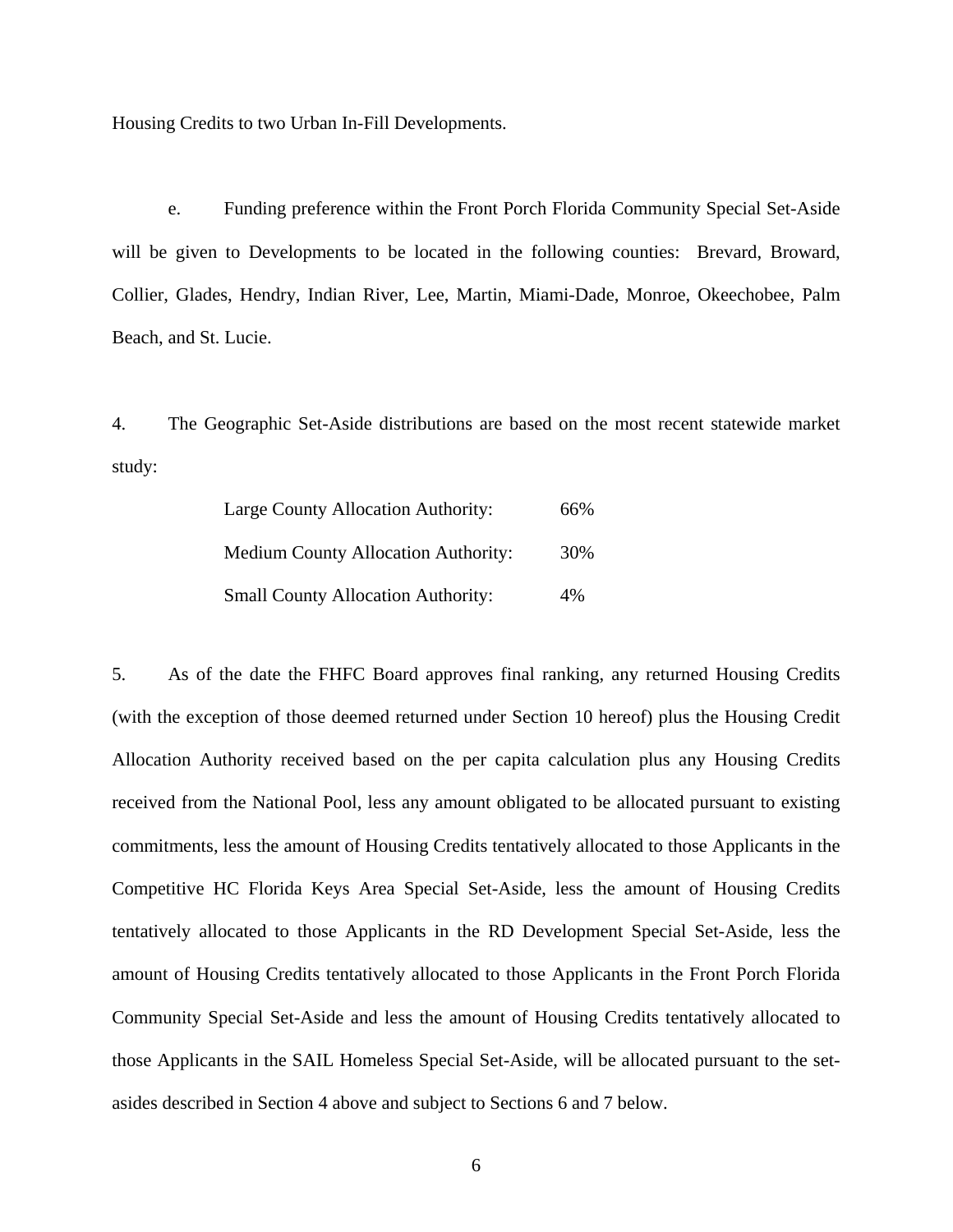6. FHFC will endeavor to allocate not less than 12% of the 2006 Allocation Authority amount (per capita allocation plus returned Housing Credits plus any National Pool Housing Credits received) as of the date the Board approves final ranking for Developments with Applicants qualified as Non-Profit pursuant to Rule Chapter 67-48, F.A.C., whose Applications have met threshold requirements. FHFC is required by Section 42, IRC, to allocate not less than 10% of its Allocation Authority to qualified Non-Profits. FHFC has determined that an initial allocation of 12% to qualified Non-Profits will help ensure that the 10% requirement will be met in the event that all Developments included in the initial 12% do not receive an allocation. FHFC will endeavor to accomplish this goal by following the procedures stated in the Ranking and Selection Criteria section of the Universal Application Instructions.

a. When a Non-Profit Applicant is to receive a Binding Commitment for credits from future Allocation Authority, FHFC shall only include the 2006 credits actually allocated, and not the amount of the Binding Commitment, to determine compliance with the 12% goal. FHFC shall include in such 12% calculation any 2006 credits allocated or to be allocated pursuant to a commitment.

b. No more than 90 percent of the Allocation Authority as of October 1, 2006, including any Housing Credits received from the 2006 National Pool before or after this date and including any returned credits after this date, will be allocated to Applicants which do not qualify as Non-Profit Applicants.

c. In the event it is determined that the 10% minimum for Non-Profit Applicants

7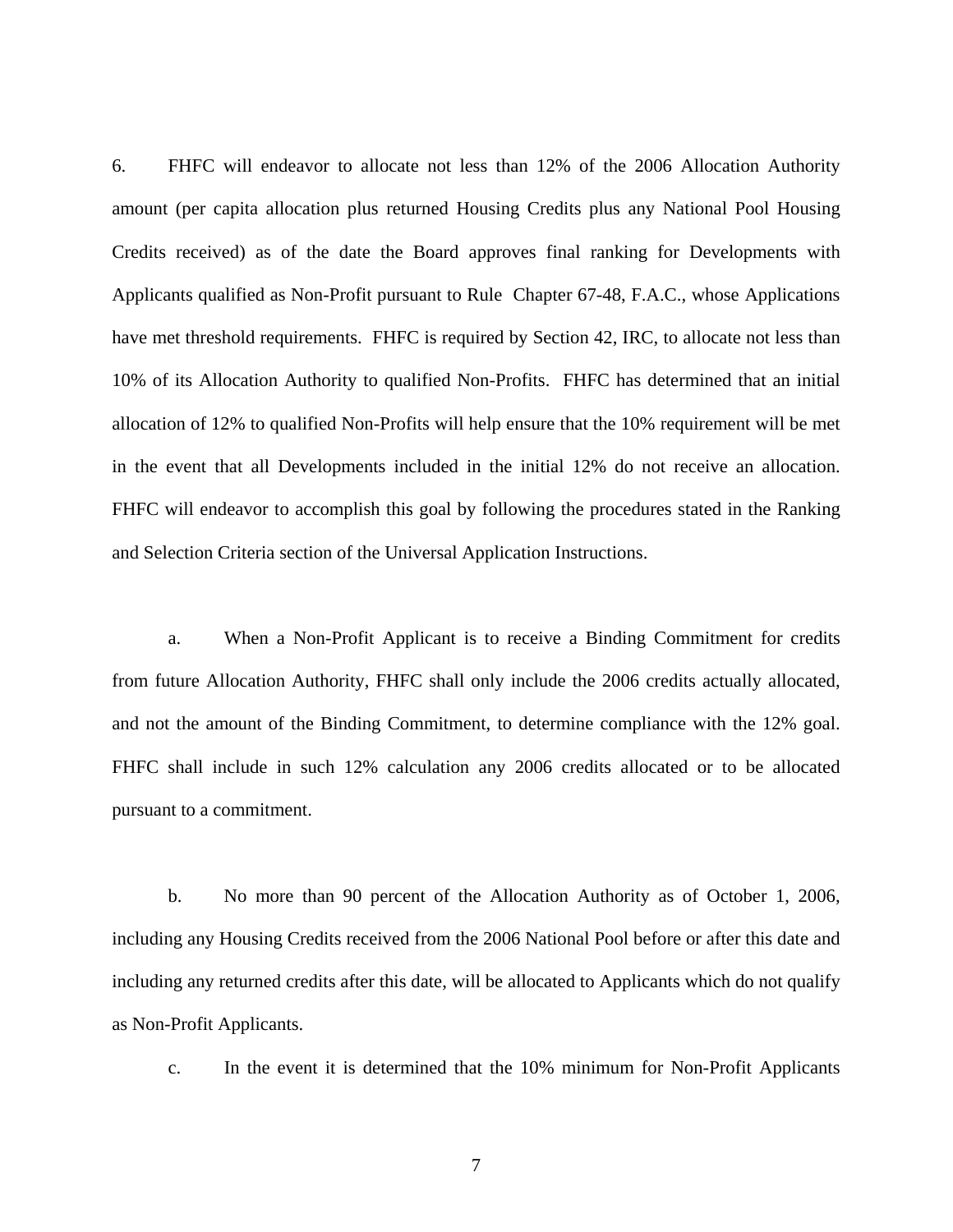will not be met because a Non-Profit Applicant selected for tentative funding will not be funded (determined before or after October 1, 2006), the 2006 credits that were to be allocated to that Non-Profit Applicant will be tentatively allocated, subject to eligible Non-Profit Applicant availability, to (a) Non-Profit Applicants receiving a partial allocation in the following order of Set-Asides: (i) Large County, (ii) Medium County, (iii) Small County, (iv) Front Porch Florida Community, and (v) RD Development, and then (b) to fund the next highest scoring, eligible Non-Profit Application regardless of Set-Aside until all available Housing Credits are allocated. If the remaining Allocation Authority after application of the foregoing is not sufficient to fully fund the next highest scoring, eligible Non-Profit Application not previously funded, such Applicant shall be entitled to a Binding Commitment for the unfunded balance, without regard to the limitations imposed by Section 13 hereof. If there is an insufficient number of eligible Non-Profit Applicants, either partially funded or unfunded, to tentatively allocate all of the Housing Credits made available by a decision not to fund a Non-Profit Applicant that was previously selected for tentative funding, those credits that could not be tentatively allocated to Non-Profit Applicants will be tentatively allocated, subject to Section 6.b. hereof, in accordance with Section 9 hereof.

If additional Allocation Authority becomes available after the Board approves final ranking, either through the National Pool or by prior years' credits returned before October 1, 2006 or by both, or by National Pool credits received after October 1, 2006, and this causes the percentage of credits to be allocated to Non-Profits to drop below 10% of the new total Allocation Authority, then the amount needed to bring the percentage back up to the 10% minimum will be computed. The additional credit amount minus the amount needed to meet the 10% minimum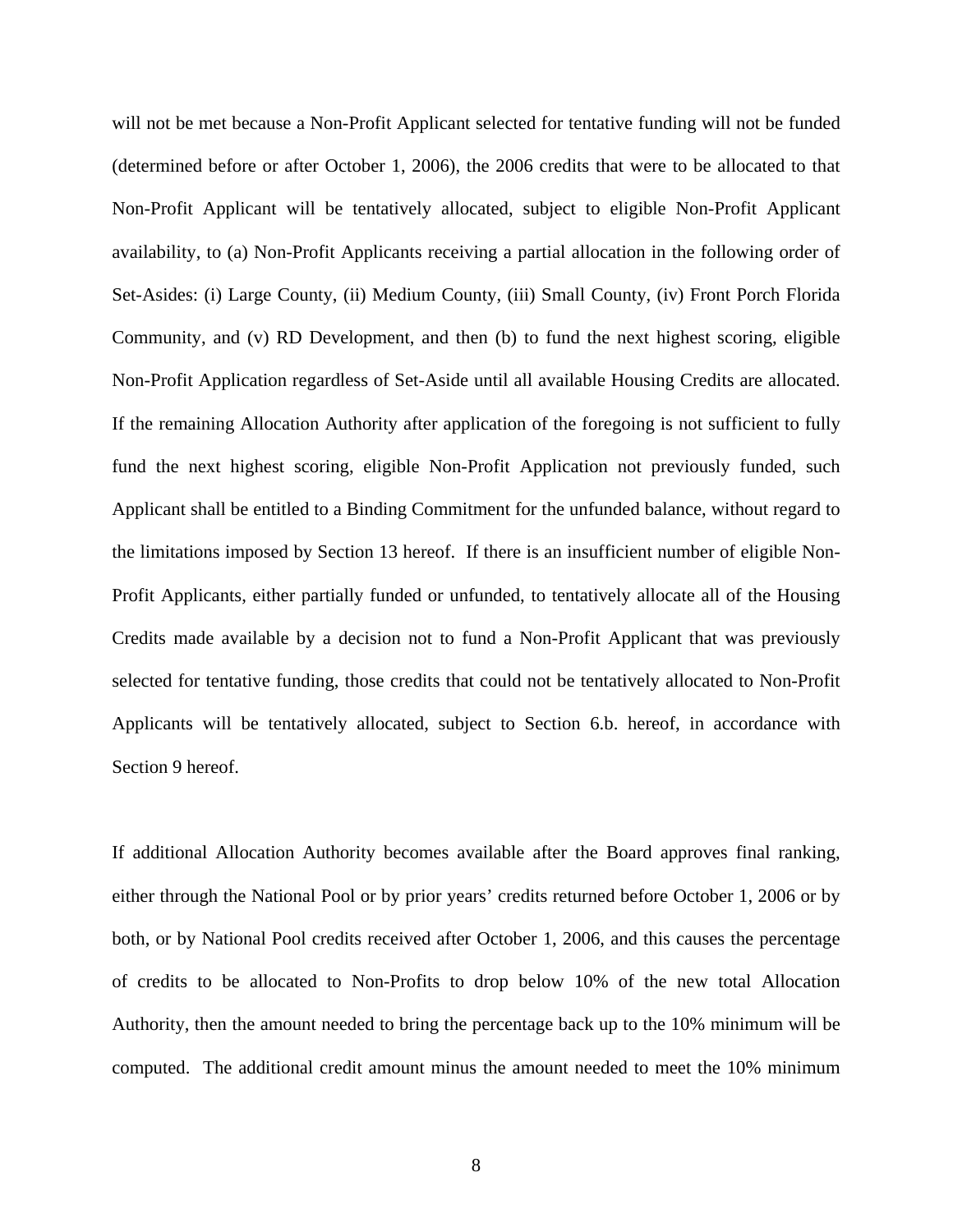will be allocated in accordance with Section 8 or Section 9, as applicable. The amount needed to meet the 10% minimum will be tentatively allocated, subject to eligible Non-Profit Applicant availability, to (a) Non-Profit Applicants receiving a partial allocation in the following order of Set-Asides: (i) Large County, (ii) Medium County, (iii) Small County, (iv) Front Porch Florida Community, and (v) RD Development, and then (b) to fund the next highest scoring, eligible Non-Profit Application regardless of Set-Aside until all available Housing Credits are allocated. If the last remaining Allocation Authority after application of the foregoing is not sufficient to fully fund the next highest scoring, eligible Non-Profit Application not previously funded, such Applicant shall be entitled to a Binding Commitment for the unfunded balance, without regard to the limitations imposed by Section 13 hereof. If there is an insufficient number of eligible Non-Profit Applicants, either partially funded or unfunded, to tentatively allocate all the credits to, the unallocated credits will be carried forward to the following year.

d. After the 12% Non-Profit goal has been realized, remaining Applications from Non-Profit Applicants shall compete with all other Applications in the HC Program for remaining Allocation Authority, if eligible under the Universal Application Package.

7. FHFC's goal is to have a diversified rental housing portfolio. Therefore, its targeting goal is to allocate credits, regardless of Geographic Set-Aside and to the extent such targeting goals can be met in accordance with these procedures, to a minimum of: one Elderly Development, which may consist of an Assisted Living Facility licensed pursuant to Florida Statutes 400.401 through 400.454, two Farmworker/Commercial Fishing Worker Developments in addition to any USDA RD 514/516 Developments funded under the RD Development Special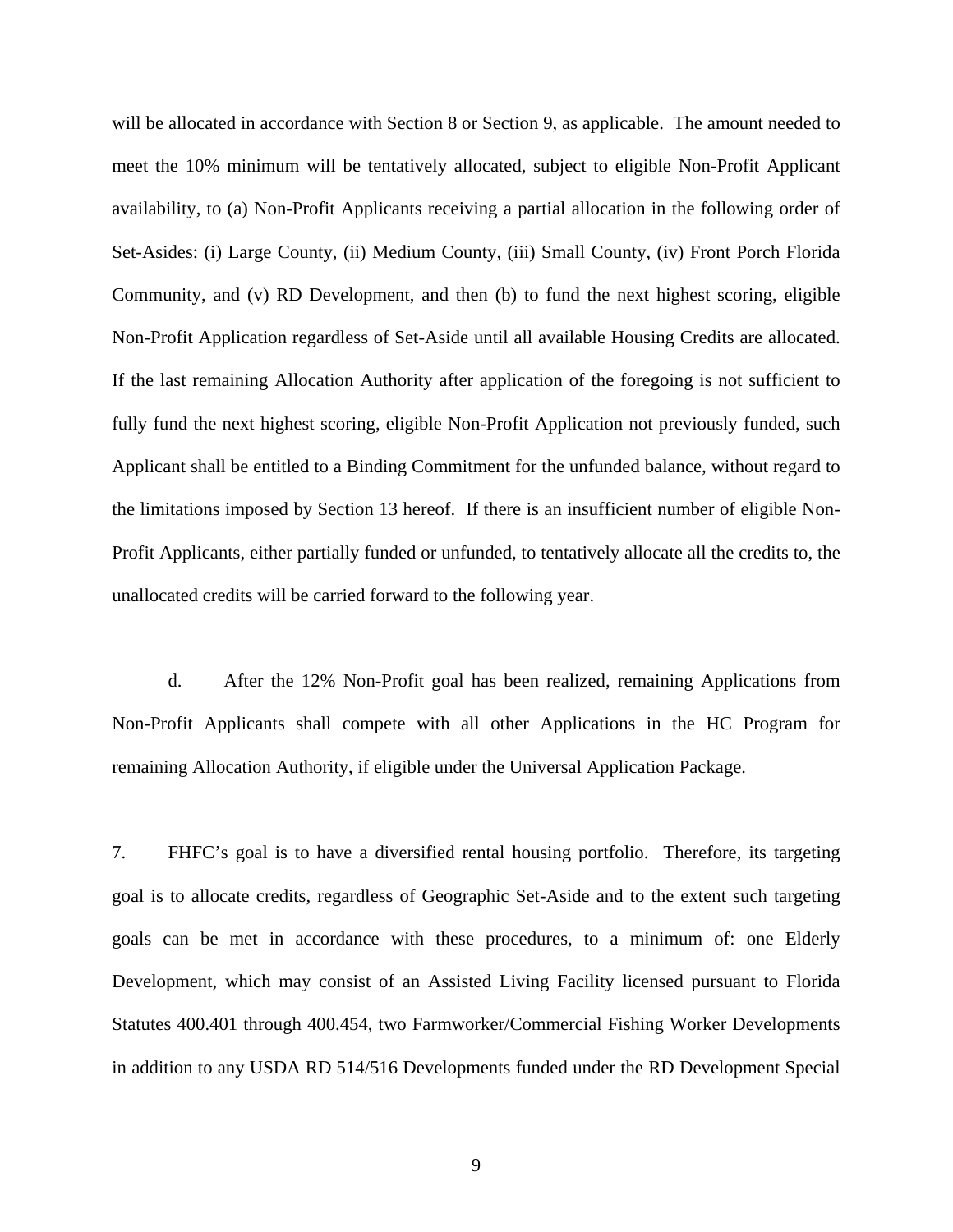Set-Aside, two Urban In-Fill Developments, and one Development in each of the following counties: Brevard, Broward, Collier, Glades, Hendry, Indian River, Lee, Martin, Miami-Dade, Monroe, Okeechobee, Palm Beach, and St. Lucie. Developments will be classified as Elderly, Farmworker/Fishing Worker, and/or Urban In-Fill only to the extent so selected and qualified within the Universal Application Package. Developments funded within the Front Porch Florida Community Special Set-Aside, as stated in Section 3 above, will count toward meeting the goal of funding Urban In-Fill Developments. A USDA RD 514/516 Development moved to compete within its respective Geographic Set-Aside will be designated a Farmworker/Commercial Fishing Worker Development.

The targeting goals will be achieved in accordance with the procedures outlined in the Universal Application Instructions.

In the event there is an insufficient number of Housing Credits within a Geographic Set-Aside to fully fund an Application that would have been selected for tentative funding to meet the above goal of funding at least one Development in each of the thirteen specified counties if it were not for the lack of Housing Credits, the Application(s) will receive a Binding Commitment for 2007 Housing Credits in an amount approved by the Corporation regardless of the limitation stated in Section 13 hereof.

8. Any unused Allocation Authority within a Set-Aside as provided in Section 5 herein will be tentatively allocated in accordance with the Universal Application Instructions. In the event the Board approves final ranking before September 30, 2006, any additional Allocation

10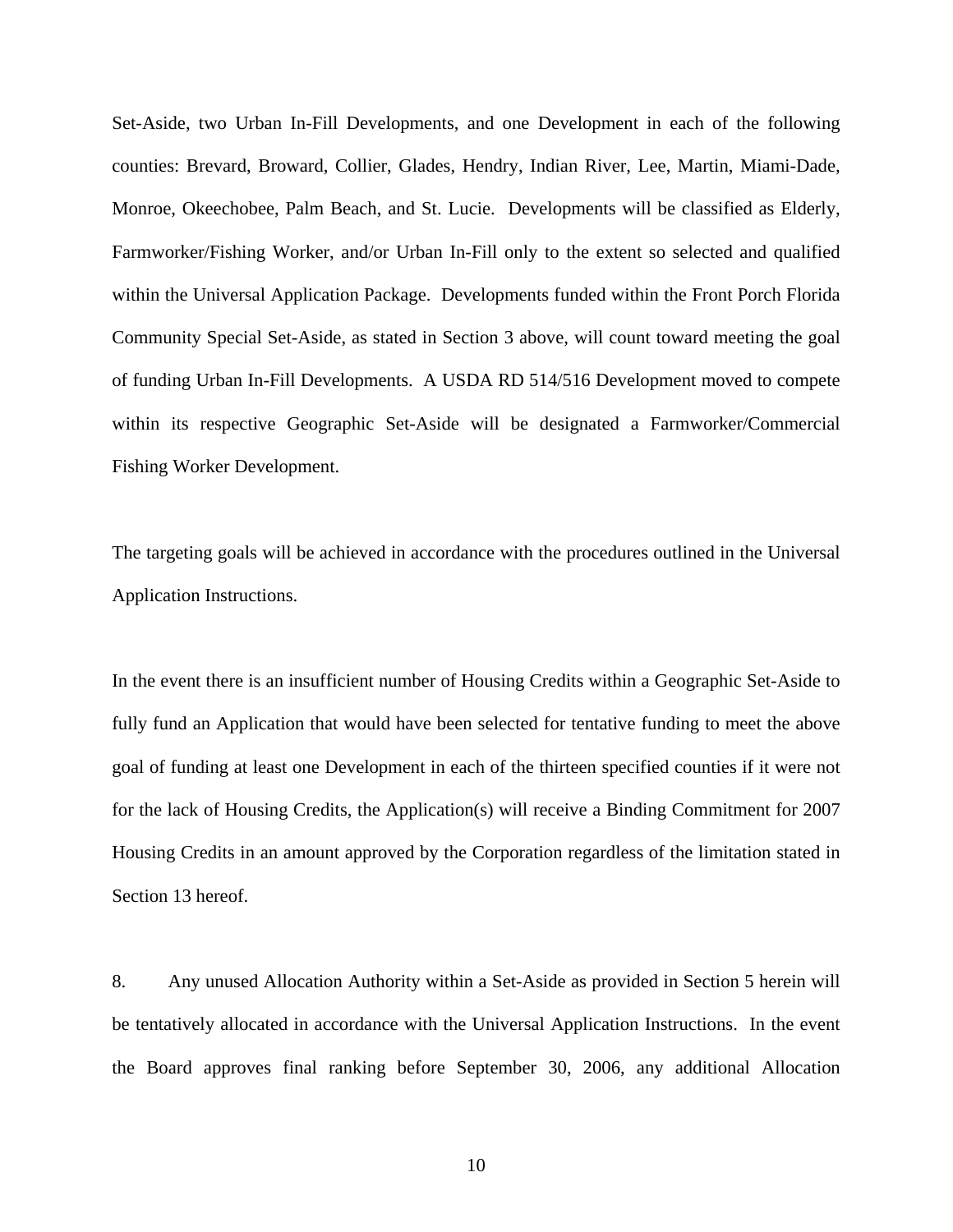Authority received by FHFC from the National Pool or returned Housing Credits between the date the Board approved final ranking and October 1, 2006, will be used subject to Section 6.c. hereof, (a) to fund any Development that has been partially funded (excluding Applicants not funded because their total Allocation request exceeds the permissible Binding Commitment limit set forth in Section 13 hereof) in the following order of Set-Asides: (i) Large County, (ii) Medium County, (iii) Small County, (iv) Front Porch Florida Community, and (v) RD Development, and then (b) to fund the next highest scoring, eligible Application regardless of which of the above stated Set-Asides it is in until all available Housing Credits are allocated. If the last remaining Allocation Authority after application of the foregoing is not sufficient to fully fund the next highest scoring, eligible Application, such Applicant shall be entitled to a Binding Commitment for the unfunded balance, without regard to the limitation imposed by Section 13 hereof.

9. Any Allocation Authority received on or after October 1, 2006, or such later date as the Board approves final ranking, including any received due to a tentatively funded Applicant withdrawing or otherwise failing to proceed, will be used, subject to the provisions of Section 6.c. hereof, (i) to fully fund any Application that has been partially funded by the method described in Section 8 above and then (ii) applied to the 2007 Housing Credits Funding Cycle; provided that any such Allocation Authority received which, if after application of (ii) above would cause FHFC to be above the de minimis requirements for use of allocation necessary to participate in the National Pool, shall instead be applied as provided in Section 8 above. Subject to Section 6.c. above no further effort will be made to achieve the 2006 targeting goals with any such additional Allocation Authority. If the 10% Non-Profit requirement has been met at the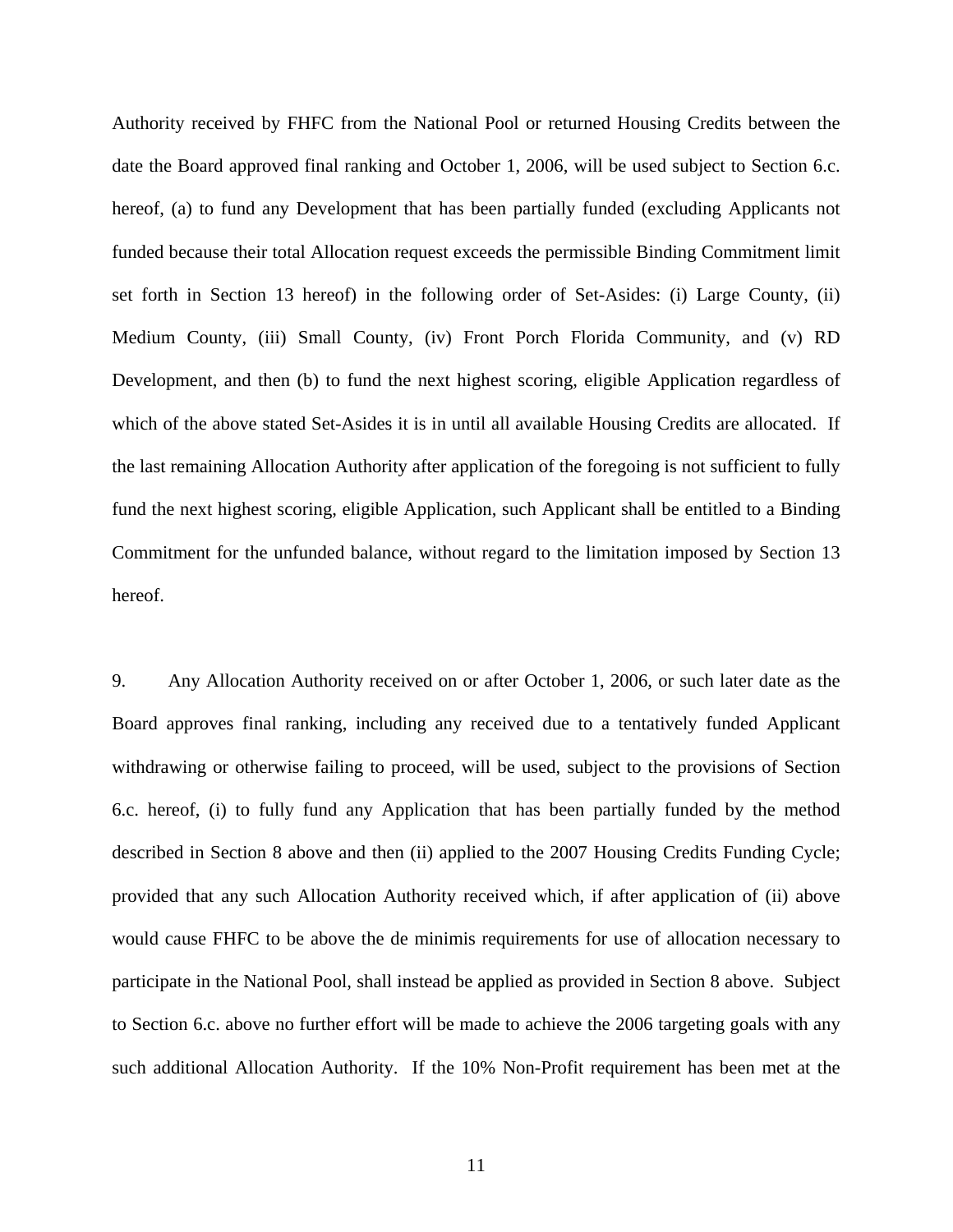time such additional Allocation Authority is received, no further effort will be made to achieve the Non-Profit goal or revise any previous adjustment of Applicant rankings necessary to achieve such goal. If any post-September Allocation Authority remains, it shall be treated in accordance with IRS Regulation 1.42-14.

10. Notwithstanding any other provision of this QAP, where a Development has not been placed in service by the date required or it is apparent that a Development will not be placed in service by the date required, such failure is due to circumstances beyond the Applicant's control, and the Applicant has returned its Housing Credit Allocation in the last calendar quarter of the year in which it was otherwise required to be placed in service , the Corporation may reserve allocation in an amount not to exceed the amount of Housing Credits returned, and may allocate such Housing Credits to the Applicant for the year after the year in which the Development was otherwise required to be placed in service, provided the following conditions have been met: (i) the sponsor must have provided written notice to the Corporation via Certified Mail, describing the circumstances, all remedial measures attempted by the Applicant to mitigate the delay, and any other pertinent information, prior to returning the allocation; and (ii) the Executive Director must find and determine that the delay was caused by circumstances beyond the Applicant's control, that the sponsor exercised due diligence in seeking to resolve the circumstances causing delay, that the Development in all respects, except time placed in service, still meets the conditions upon which the Housing Credits were originally allocated, and that the Development is still desirable in terms of meeting affordable housing needs.

11. Any Application receiving a partial Housing Credit Allocation will receive a Binding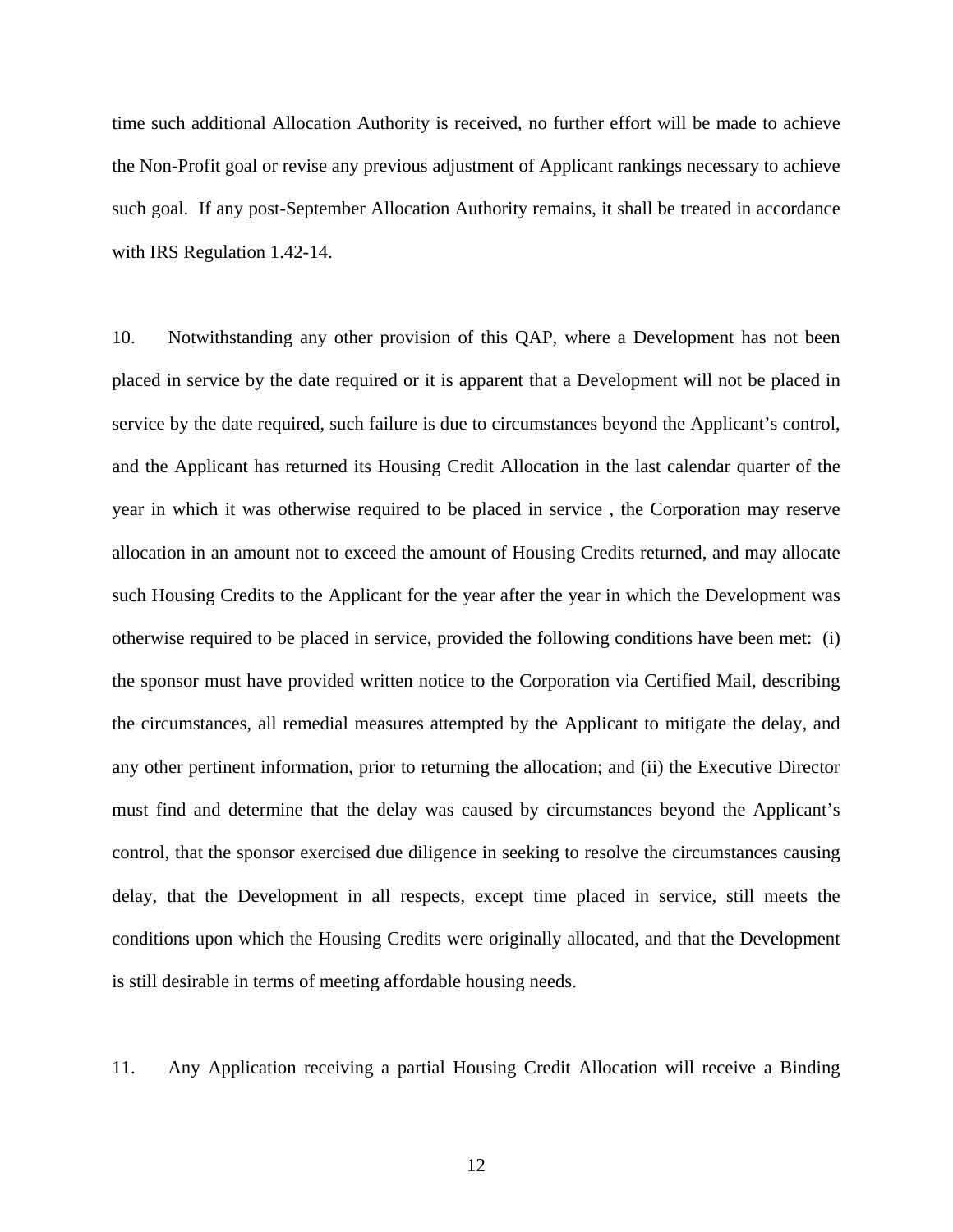Commitment for the remaining amount as determined by FHFC's Credit Underwriter and approved by FHFC, subject to the provisions of Section 13 hereof.

12. In the event of a disaster declared by the federal or state government, any Allocation Authority not preliminarily allocated, as well as any authority remaining after November 1, 2006, may be diverted to one or more federally or state declared disaster areas.

13. Except as otherwise set forth herein and except for commitments awarded pursuant to Chapter 67-48.005, F.A.C., no Binding Commitment shall be awarded for an amount in excess of 40% of the Applicant's total allocation request.

14. No adjustments will be made to achieve the Special Set-Asides and, with the exception of the provisions stated in Section 6.c., Competitive HC Goals stated in the Universal Application Package, if the Executive Director or the Board of Directors determines, based on a negative recommendation from the Credit Underwriter, that an Application chosen for tentative funding should not receive a Housing Credit Allocation.

15. Housing credits will be allocated in accordance with the 2005 Qualified Allocation Plan until the 2006 Qualified Allocation Plan becomes effective.

16. In the event the Florida Legislature allocates hurricane recovery funding to Florida Housing Finance Corporation, a portion of the 2007 Housing Credit Allocation Authority may be allocated to be used in conjunction with said hurricane recovery funds. Once determined that

13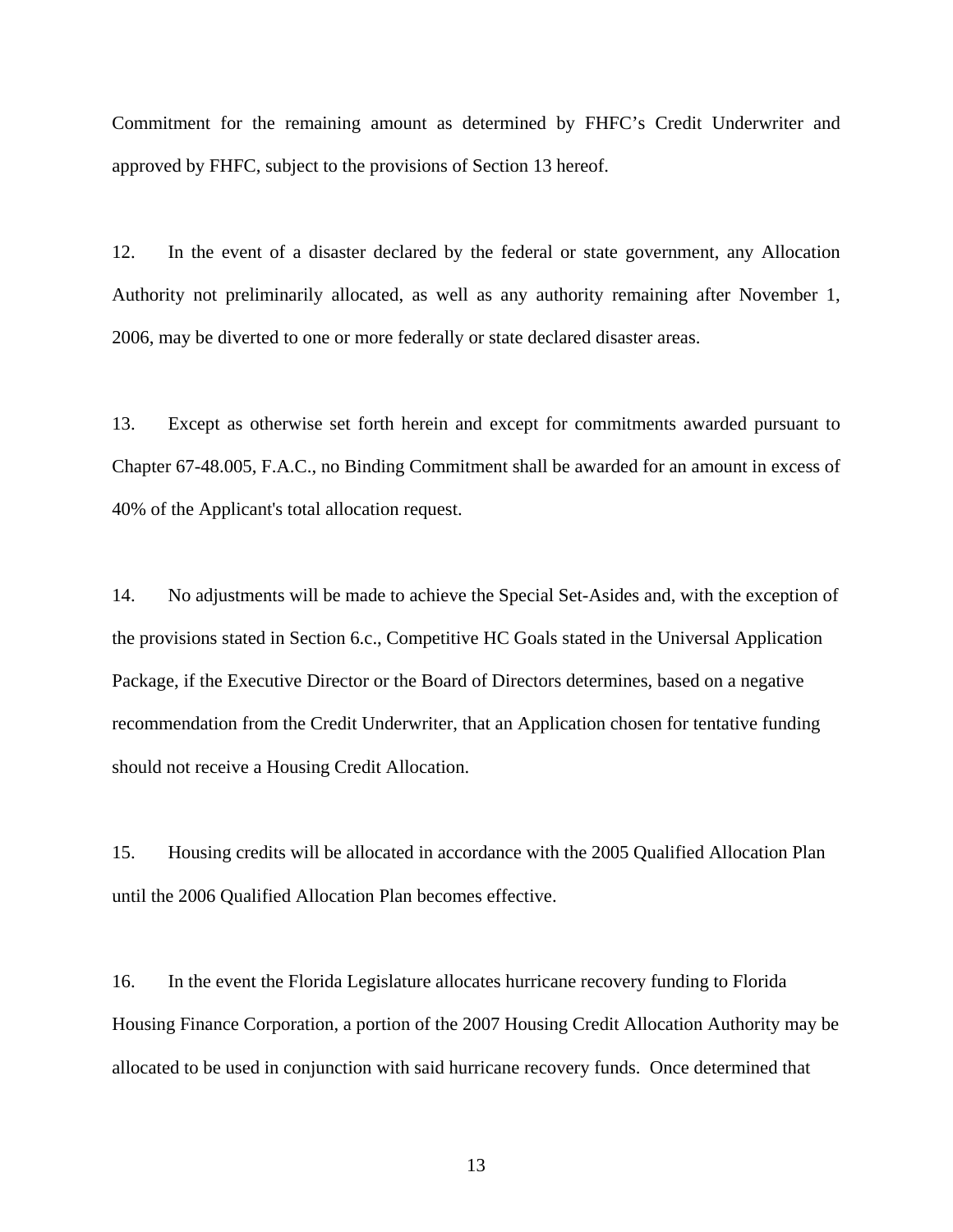hurricane recovery funds have been allocated, the process for the forward allocation of the 2007 Housing Credit Allocation Authority will be approved by the Board of Directors and codified by rule in the Florida Administrative Code.

## **I. Selection Criteria**

Upon receipt of a completed Universal Application Package for Housing Credits pursuant to FHFC rule requirements and notification of an open credit allocation cycle, FHFC shall score and rank the Universal Application according to the following required selection criteria and the priorities set forth in Part II below.

#### A. Location

- \* Developments which are located in qualified Urban In-Fill areas will be targeted.
- \* Developments located in the Florida Keys Area will be targeted.
- \* Developments located in Front Porch Florida Communities will be targeted.
- \* Developments located in each of the following counties: Brevard, Broward, Collier, Glades, Hendry, Indian River, Lee, Martin, Miami-Dade, Monroe, Okeechobee, Palm Beach, and St. Lucie will be targeted.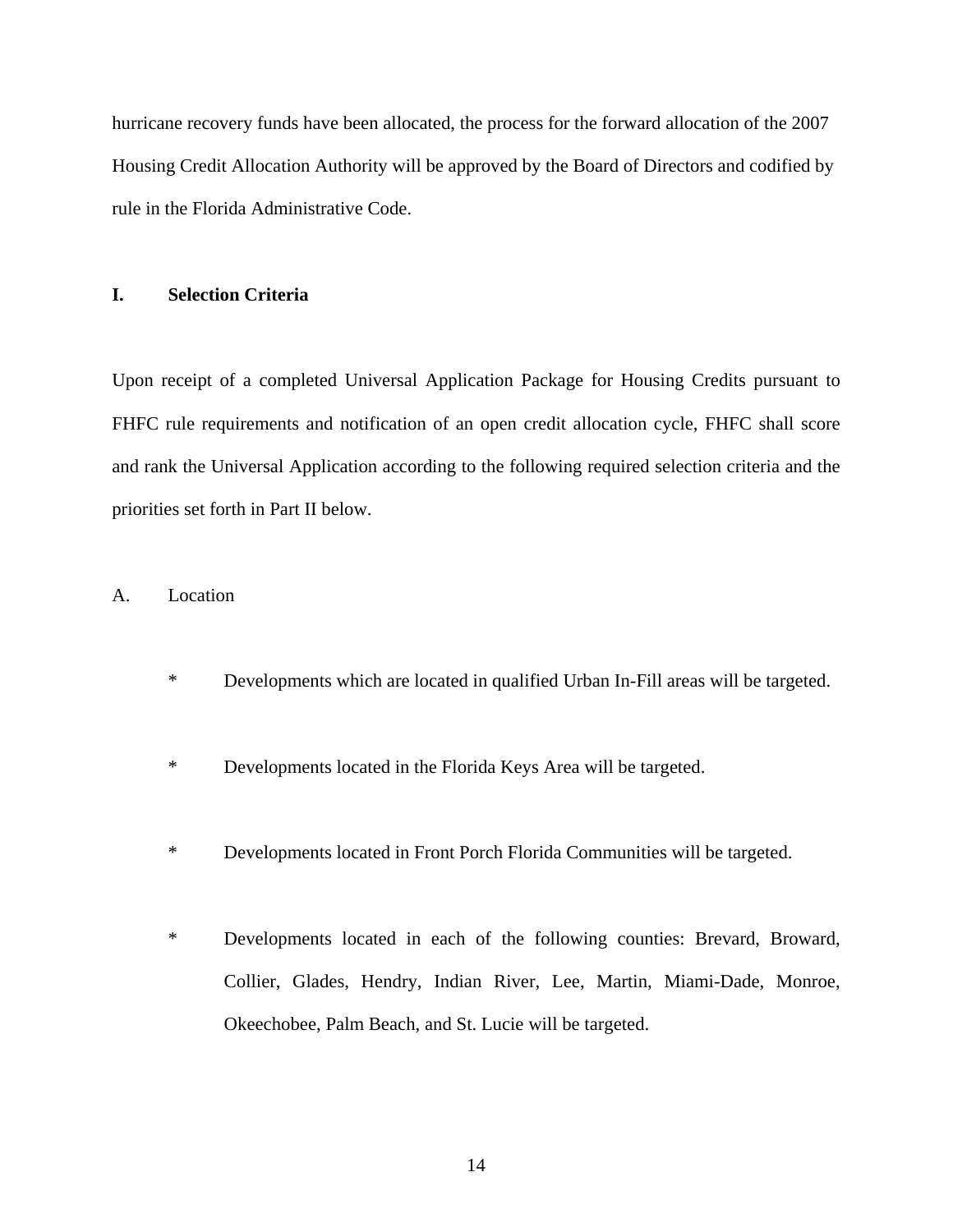- \* Counties within the state are divided into 3 groups according to population and housing needs. The geographic distribution plan will be in accordance with Section 4 herein.
- \* Specific criteria for the Geographic Set-Aside categories, the Florida Keys Area, Front Porch Florida Communities, and the Urban In-Fill area qualifications are addressed in the Universal Application Package which is incorporated by reference in the FHFC rules.
- B. Housing Needs Characteristics:
	- \* Developments which meet state, regional and local housing needs will be targeted.
	- \* Developments which are designed to attract and serve the Elderly will be targeted.
	- \* Developments which are designed to attract and serve Farmworker/Commercial Fishing Worker families will be targeted.
	- \* Developments which are designed to attract and serve the Homeless will be targeted.
	- \* Developments which are 50 units or less will be targeted.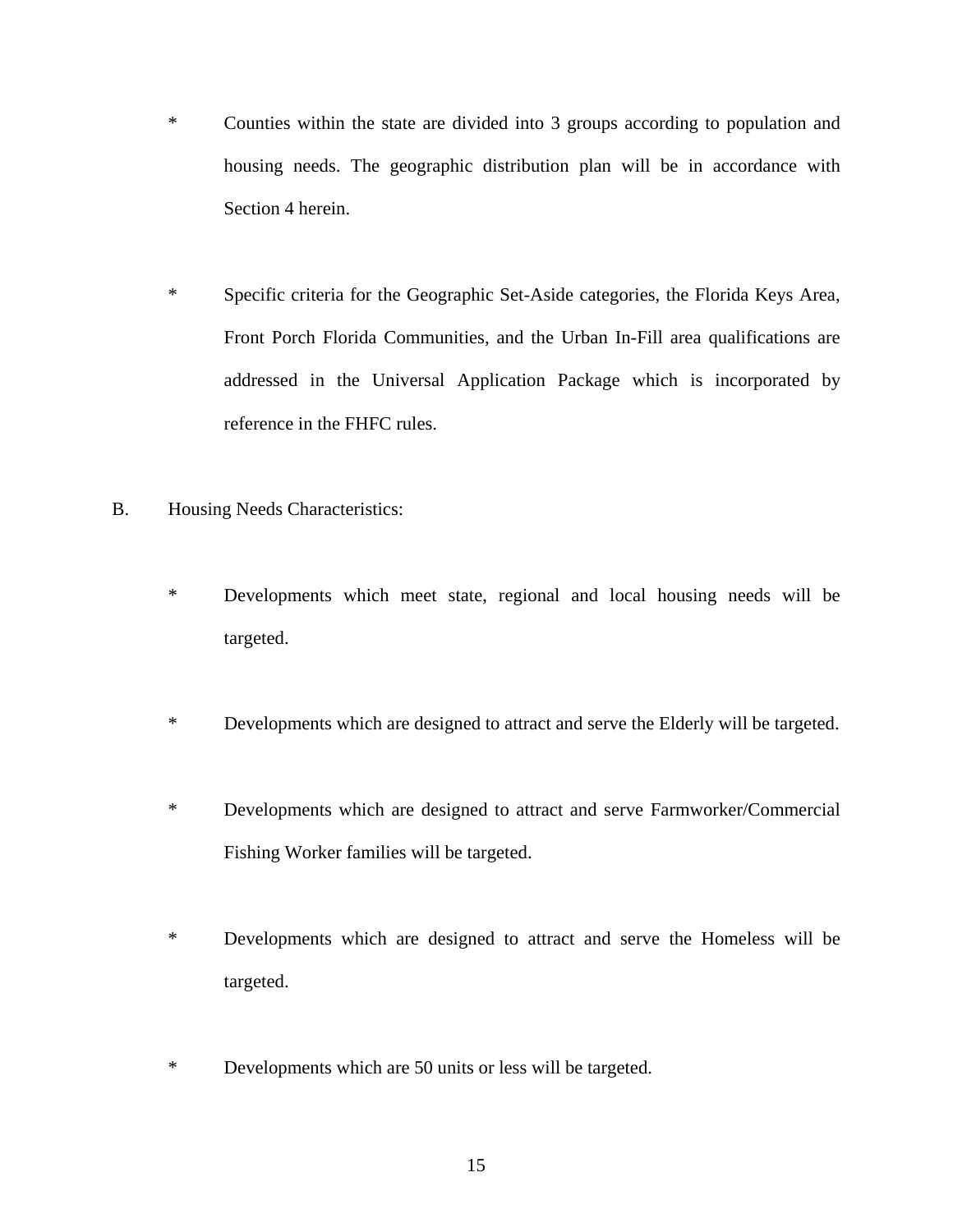These categories are specifically addressed in the Universal Application Package which is incorporated in FHFC rules by reference.

- C. Development Characteristics:
	- \* Developments which offer the most efficiency in development and thereby the best and most efficient use of the Housing Credits will be targeted in the following categories:
		- Experience of Development Team
		- Development Funding, Feasibility and Economic Viability
		- Ability to Proceed
		- Construction Features and Amenities
		- Leveraging
		- Equity Realized from Sale of Credits
		- Energy Conservation
	- \* Developments which offer resident services and programs will be targeted.
	- \* Developments which address family housing will be targeted.
	- \* Developments which address Elderly housing will be targeted.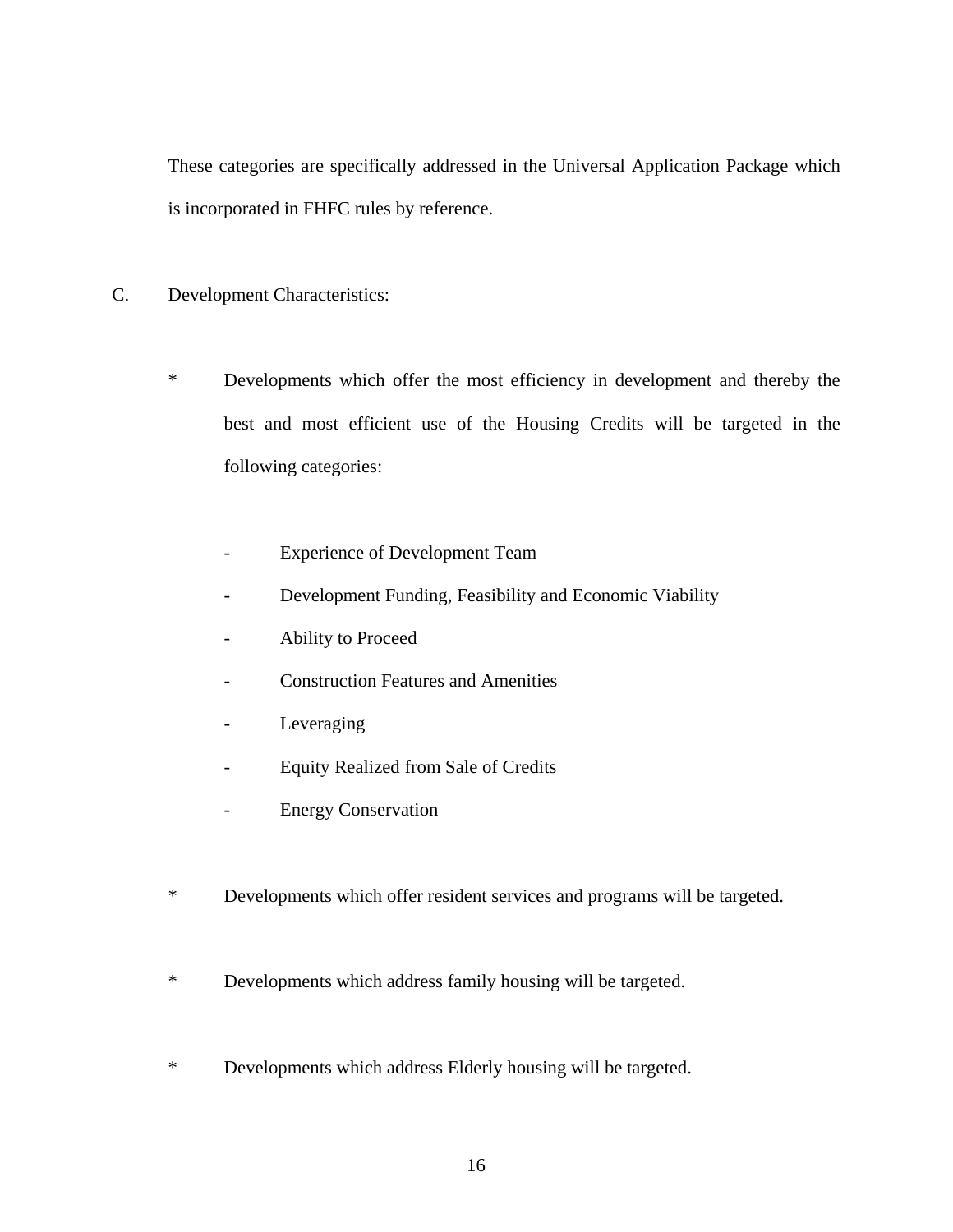\* Developments which address housing for the Homeless will be targeted.

These criteria are specifically addressed in the Universal Application Package which is incorporated in FHFC rules by reference.

### D. Sponsor Characteristics:

- \* Both Non-Profit and for-profit Sponsors/Developers may participate in the program, other than the IRC requirement for a 10% Non-Profit goal.
- \* Applications will be rejected if the Applicant, an Affiliate of the Applicant, or a partner of a limited investment partnership have existing Developments that fail to comply with Chapter 67-48, F.A.C., Section 42 of the Internal Revenue Code, the recorded Extended Use Agreement, or other FHFC programs.
- \* If any Applicant, an Affiliate of an Applicant, or a partner of a limited investment partnership is determined by FHFC to have engaged in fraudulent actions or to have deliberately misrepresented information within the current Application or in any previous Applications for financing or Housing Credits administered by FHFC, the Applicant and any of the Applicant's Affiliates will be ineligible to apply for any program administered by the FHFC for a period of two years, which will begin from the date the Board approves the disqualification of the Applicant's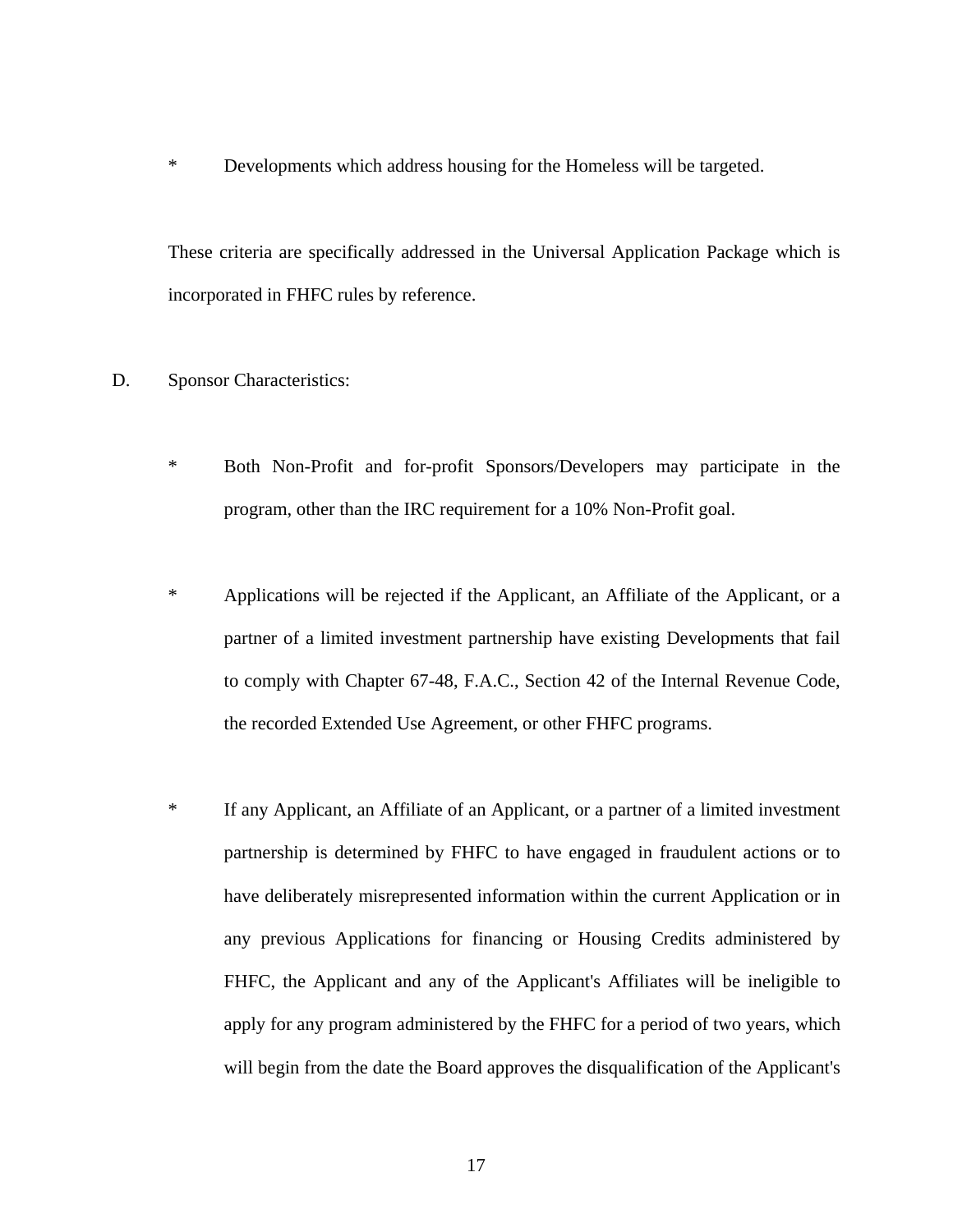Application.

\* Developments which are located in Urban In-Fill areas and Developments in the Front Porch Florida Community Program, involving the use of existing housing as part of a community revitalization plan, will be targeted.

These criteria are addressed in the Universal Application Package which is incorporated in FHFC rules by reference.

- E. Tenant Populations With Special Housing Needs:
	- \* Developments which will serve the Elderly will be targeted.
	- \* Developments which will serve Farmworker/Commercial Fishing Worker families will be targeted.
	- \* Developments which will serve the Homeless will be targeted.

 These criteria are specifically addressed in the Universal Application Package which is incorporated in FHFC rules by reference.

F. Tenant Populations of Individuals with Children: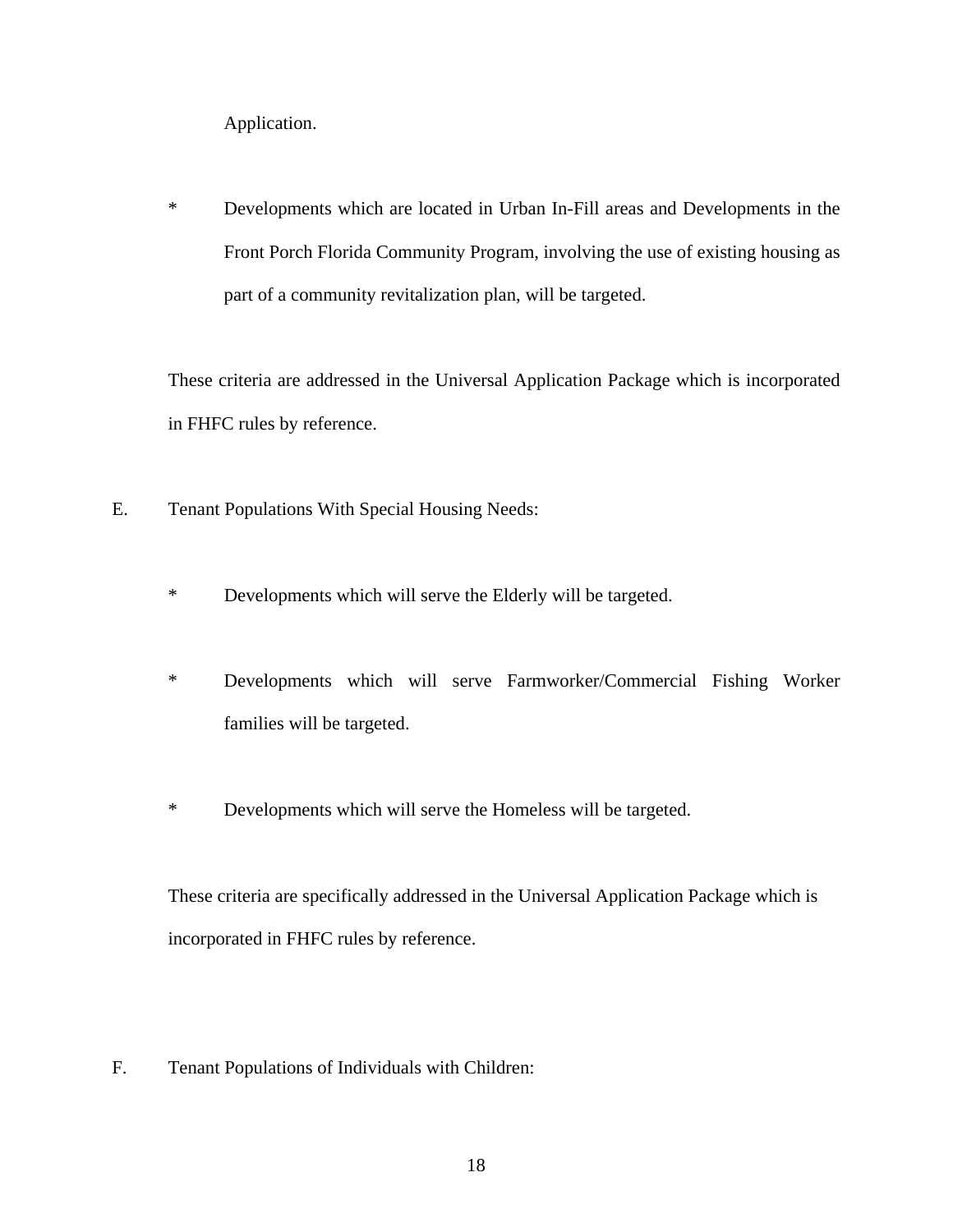\* Developments that have amenities and resident programs that service families with children are specifically targeted.

This criterion is specifically addressed in the Universal Application Package which is incorporated in FHFC rules by reference.

- G. Public Housing Waiting Lists:
	- \* Developments are required to actively seek persons on public housing waiting lists.

This criterion is specifically addressed in the Universal Application Package as a threshold requirement and is incorporated in FHFC rules by reference.

- H. Developments Intended for Eventual Resident Ownership:
	- \* Developments which provide specific programs for enabling residents to purchase a unit in the Development will be targeted.

This criterion is specifically addressed in the Universal Application Package which is incorporated in FHFC rules by reference.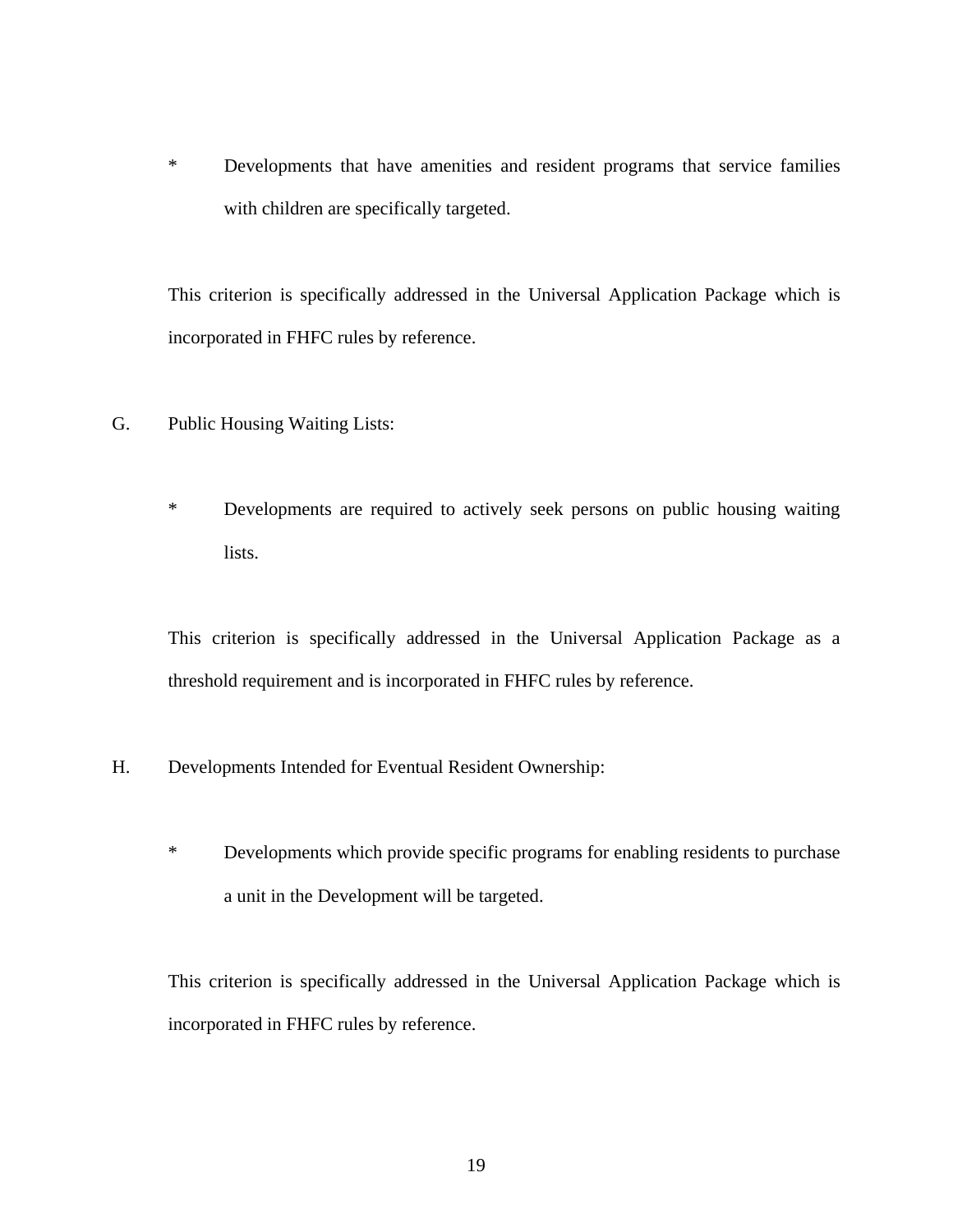## **II. Priorities**

A. Developments which will serve the Elderly, the Homeless, families, Farmworkers/ Commercial Fishing Workers, Developments financed with USDA RD 514 and/or RD 516 or with USDA RD 515, Developments located in each of the following counties: Brevard, Broward, Collier, Glades, Hendry, Indian River, Lee, Martin, Miami-Dade, Monroe, Okeechobee, Palm Beach, and St. Lucie, Developments located in the Florida Keys Area or Developments which are located in an Urban In-Fill area, including those which meet the criteria to be classified as a Front Porch Florida Community Development, will be targeted.

These criteria are addressed in the Universal Application Package which is incorporated in FHFC rules by reference and in Sections 1, 2, 3, and 7 above.

B. Developments which will serve the lowest income families will be targeted.

This criterion is addressed in the Universal Application Package which is incorporated in FHFC rules by reference.

C. Developments which will waive the option to convert the set-aside units to market after year 14 and extend the set-aside period beyond the required 30-year period will be targeted.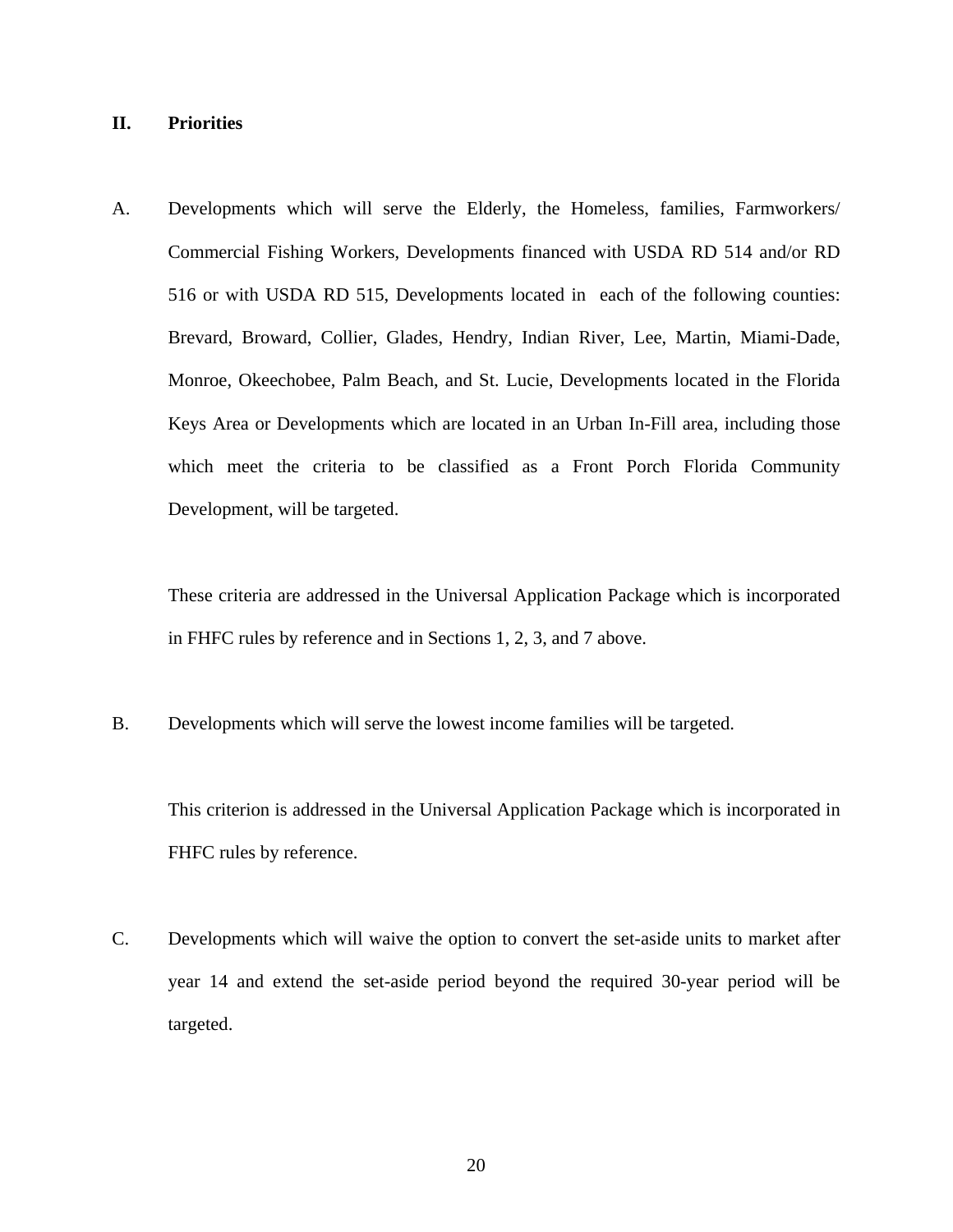\* A commitment to waive the option to convert after year 14 and to set-aside units beyond the required 30-year period is awarded points on a pro-rata basis. The minimum additional set-aside period is 1 year and the maximum additional set-aside period is 20 years, for a maximum total length of 50 years.

This criterion is addressed in the Universal Application Package and is incorporated in FHFC rules by reference.

D. Developments located in qualified census tracts, the development of which contributes to a concerted community revitalization plan will be targeted.

This criterion is addressed in the Universal Application Package which is incorporated in FHFC rules by reference.

E. Developments which require the least amount of Housing Credits to produce an affordable unit will be targeted.

This criterion is specifically addressed in the Universal Application Package which is incorporated in FHFC rules by reference.

F. The FHFC will initially allocate not less than 12% (as described in Section 6 of this QAP) of the state's Allocation Authority to Developments involving qualified, Non-Profit Applicants, provided they are Non-Profits organized under Chapter 617, Florida Statutes,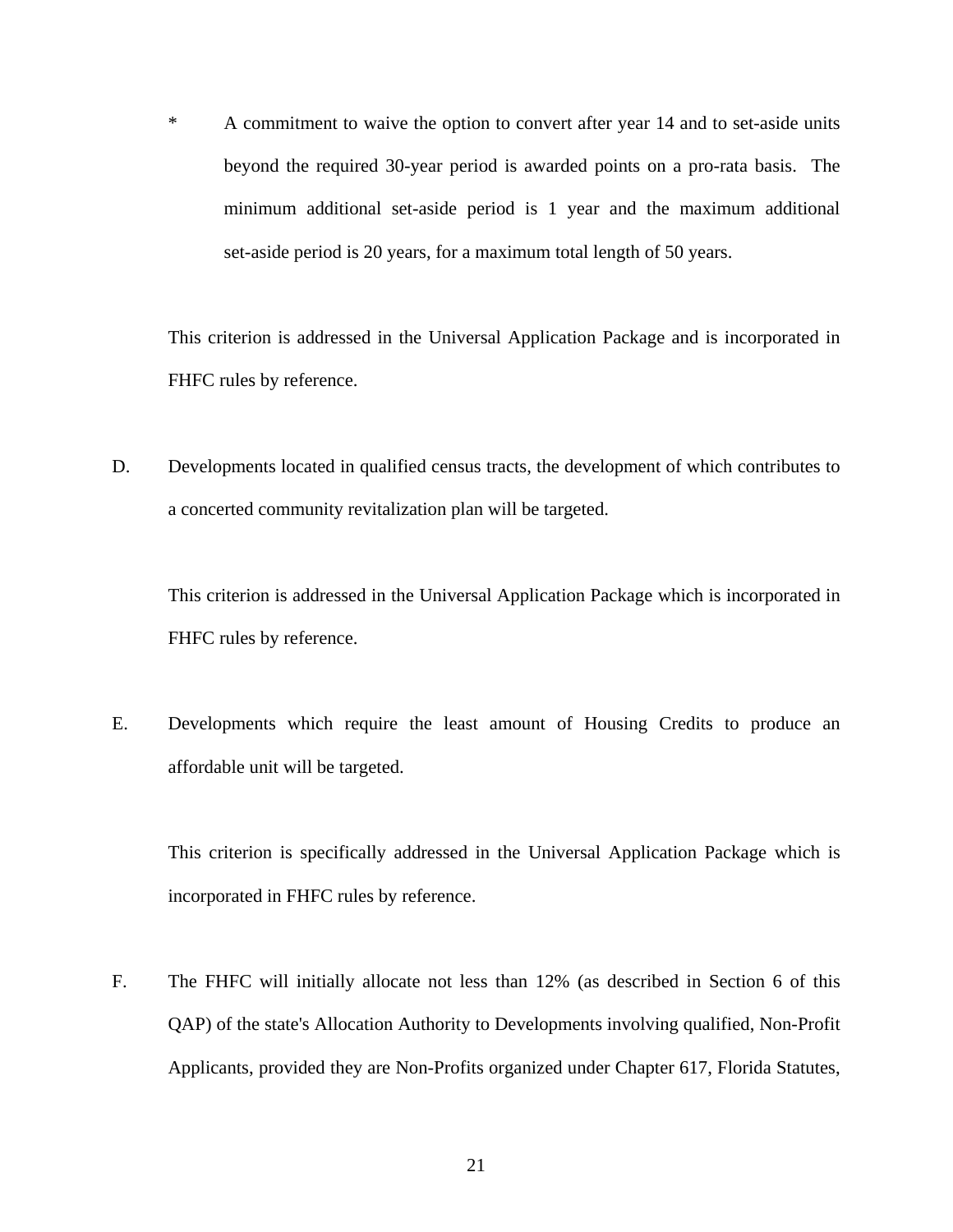or similar state statute if incorporated outside Florida, and as set forth in Section  $42(h)(5)$ of the Internal Revenue Code, as amended, and Rule Chapter 67-48, Florida Administrative Code. Applicants that qualify as 100% Non-Profit will be given preference over Non-Profit Applicants that do not qualify as 100% Non-Profit in certain circumstances described in the Universal Application Instructions.

G. The order of funding is: Florida Keys Area Developments, Developments selected for SAIL tentative funding within the SAIL Homeless Special Set-Aside, Front Porch Florida Community Developments, RD Developments, two Farmworker/Commercial Fishing Worker Developments, two Urban In-Fill Developments, one Elderly Development which may consist of an Assisted Living Facility, one Development in each of the following counties (funded in ranked order): Brevard, Broward, Collier, Glades, Hendry, Indian River, Lee, Martin, Miami-Dade, Monroe, Okeechobee, Palm Beach, and St. Lucie, meeting the 12% Non-Profit goal, Small County Geographic Set-Aside Developments, Medium County Geographic Set-Aside Developments, and then, Large County Geographic Developments. The goal of allocating Housing Credits to two Farmworker/Commercial Fishing Worker Developments, two Urban In-Fill Developments, one Elderly Development, one Development in each of the following counties: Brevard, Broward, Collier, Glades, Hendry, Indian River, Lee, Martin, Miami-Dade, Monroe, Okeechobee, Palm Beach, and St. Lucie, and 12% of the Allocation Authority to Non-Profit Applicants can be met or partially met when allocating credits to Applications within the SAIL Homeless Special Set-Aside, the HC Florida Keys Area Special Set-Aside, the HC RD Special Set-Aside, or the HC Front Porch Florida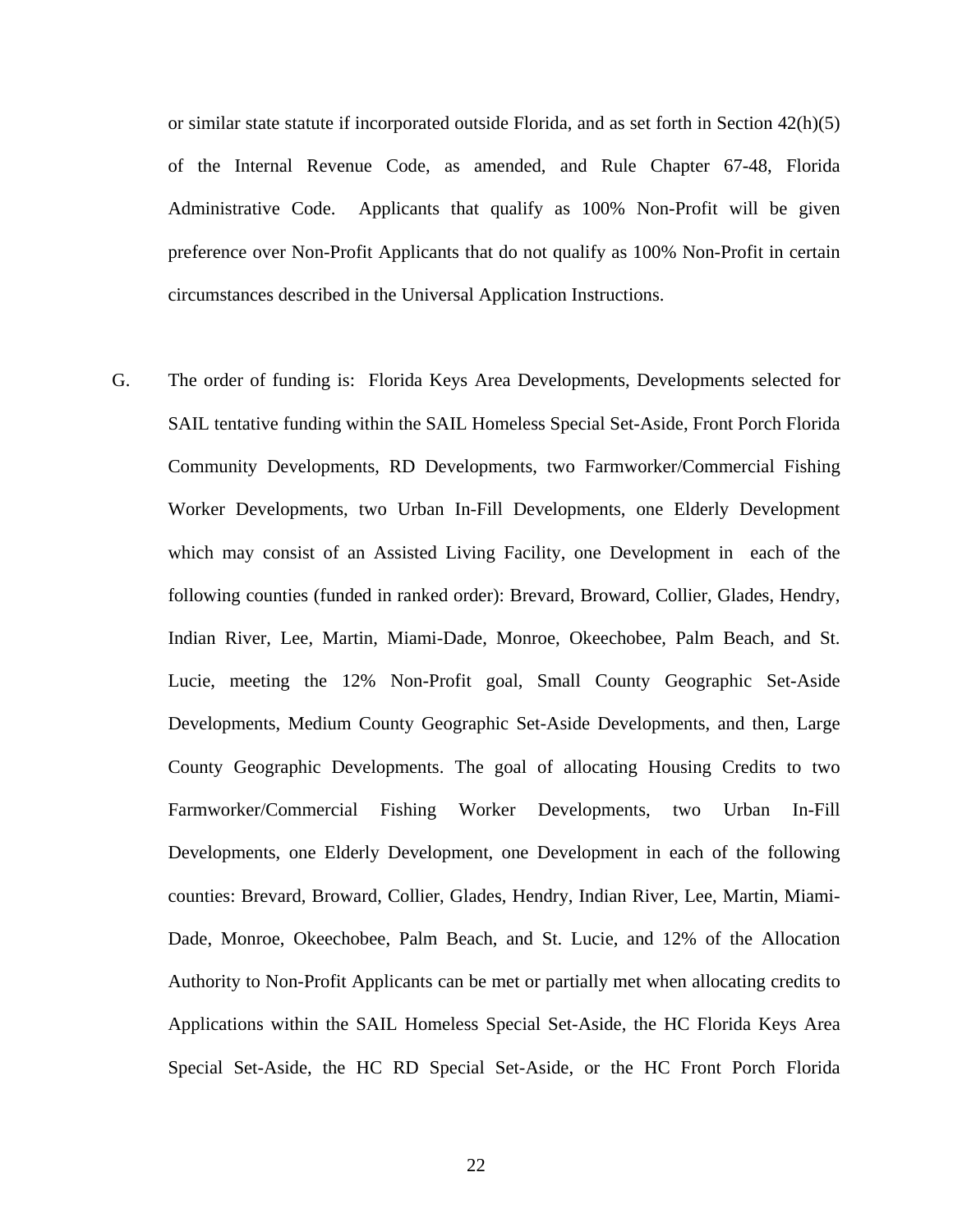Community Special Set-Aside.

H. Provided they are consistent with the QAP, the decisions of the Board of Directors of FHFC regarding Binding Commitments or the allocation of Housing Credits are solely within the discretion of the Board and shall be considered final.

#### **III. Application of the Plan to Tax-Exempt Bond-Financed and Non-cycle Developments**

- A. Bond Financed Developments:
	- \* Developments financed with tax-exempt bonds subject to volume cap are required to meet FHFC minimum Housing Credit guidelines to qualify and be eligible for a Housing Credit analysis. If 50% or more of the aggregate basis of a Development's building(s) and the land on which such building(s) are located is financed with volume cap tax-exempt bonds, the Housing Credits are issued at the federal level rather than as part of the State's allocation authority and these Developments are not subject to the FHFC ranking and scoring process as set forth in Sections I and II above; however, they must meet the minimum threshold criteria, as follows:

Developments that receive tax-exempt bonds issued by the Florida Housing Finance Corporation will be deemed to have met the minimum threshold criteria by successfully completing a request for Housing Credits in their bond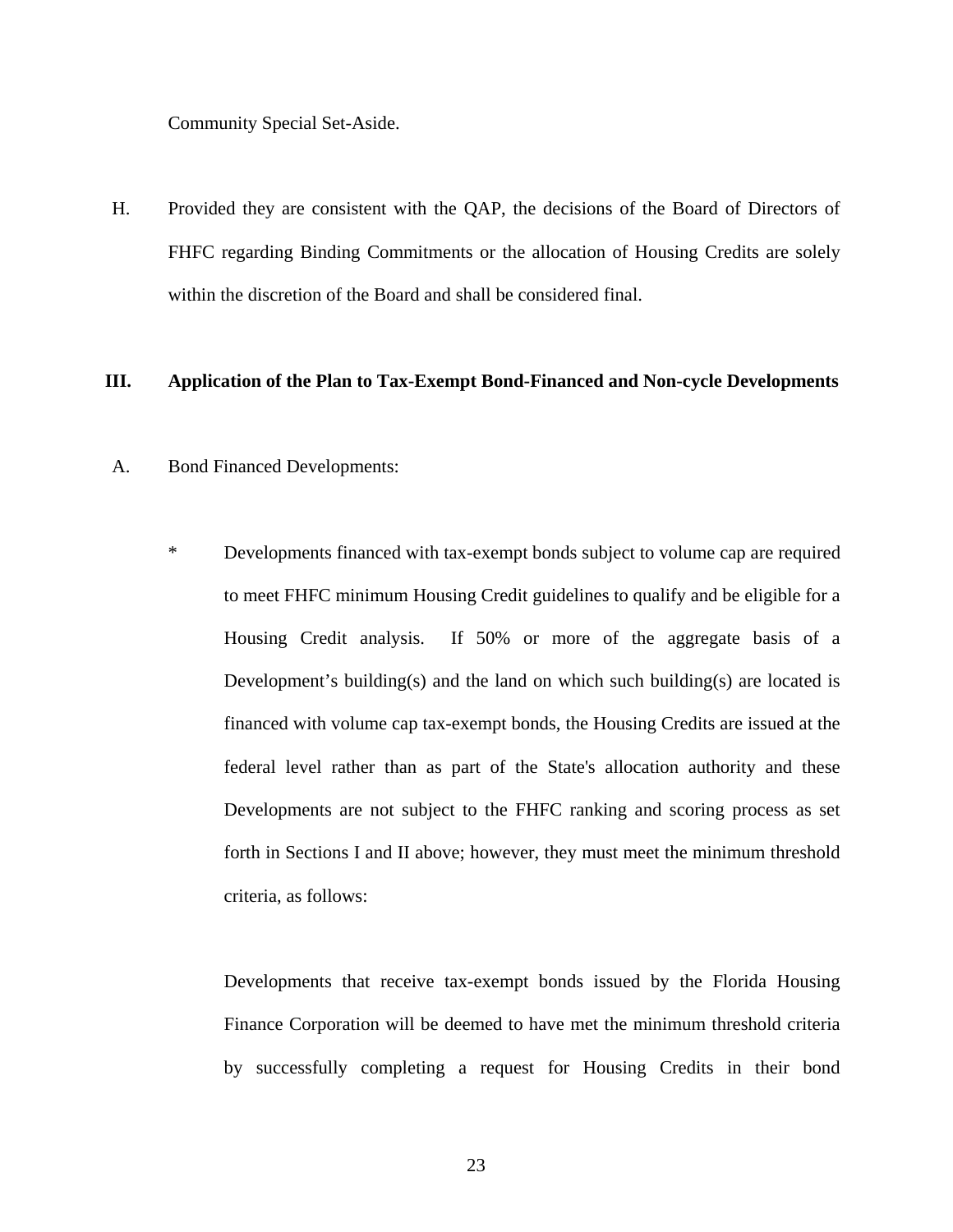Application.

All other bond-financed Developments must meet minimum threshold requirements, must submit a complete Universal Application by the date specified in Chapter 67-48, Florida Administrative Code, and must achieve an Application score of at least 45 points.

These bond-financed Developments are subject to all other provisions of Chapter 67-48, Florida Administrative Code, including, but not limited to, the compliance monitoring requirements set forth in Part IV of this plan below.

- B. Non-cycle Developments:
	- \* If time constraints preclude the conduct of an additional open credit allocation cycle and Housing Credit Allocation Authority remains available to FHFC after the allocation of credits to all Developments which (i) apply in an open credit allocation cycle, (ii) meet the minimum threshold requirements, and (iii) are evaluated in accordance with the criteria set forth in Parts I and II above, FHFC may allocate credit to any Development which meets the minimum threshold requirements stated in the QAP.

#### **IV. Compliance**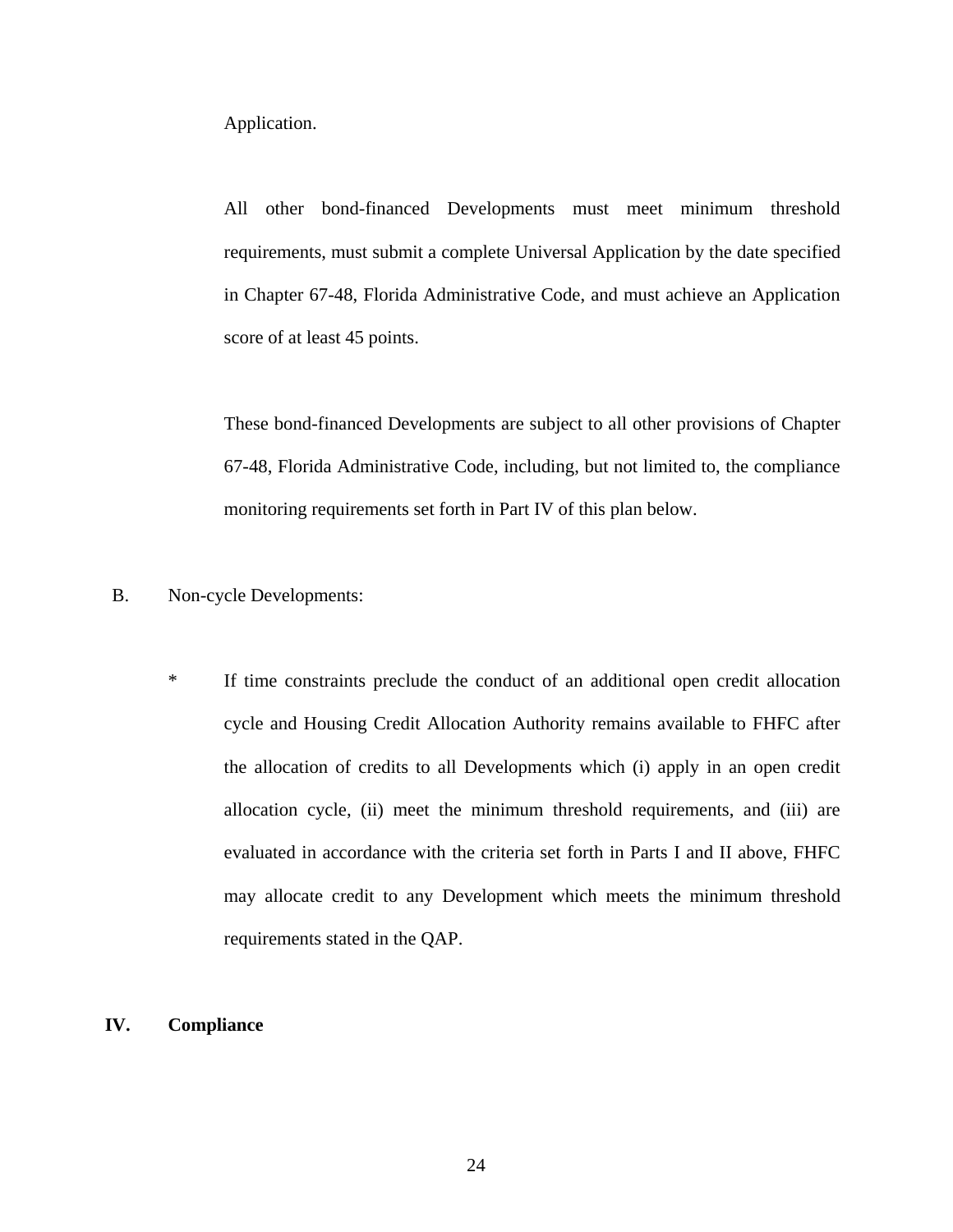- A. All Housing Credit Developments will be monitored by FHFC or its appointee. Detailed compliance requirements are set forth in the Compliance rules of 67-53, Florida Administrative Code, and in 26 CFR Part 1 Section 1.42-5.
	- \* FHFC, or its legal representative, shall conduct on-site Development inspections periodically.
	- \* FHFC will monitor USDA-RD (formerly FmHA) Developments in conjunction with USDA-RD (formerly FmHA) headquarters.
	- \* FHFC, or its legal representative, may conduct additional on-site Development inspections at any time during the Compliance Period without prior notice to the affected Housing Credit recipient(s).
- B. All Housing Credit recipients shall submit a certified Annual Report to include the number of set-aside units and the rents assessed for these units. Occupancy reports must be submitted and shall include an accounting of the set-aside units. Ten percent of the income certifications and recertifications completed since the last report must be attached.
	- \* All Housing Credit recipients shall maintain, as part of the official Development records, income certification and verification information of the low and very-low income residents.